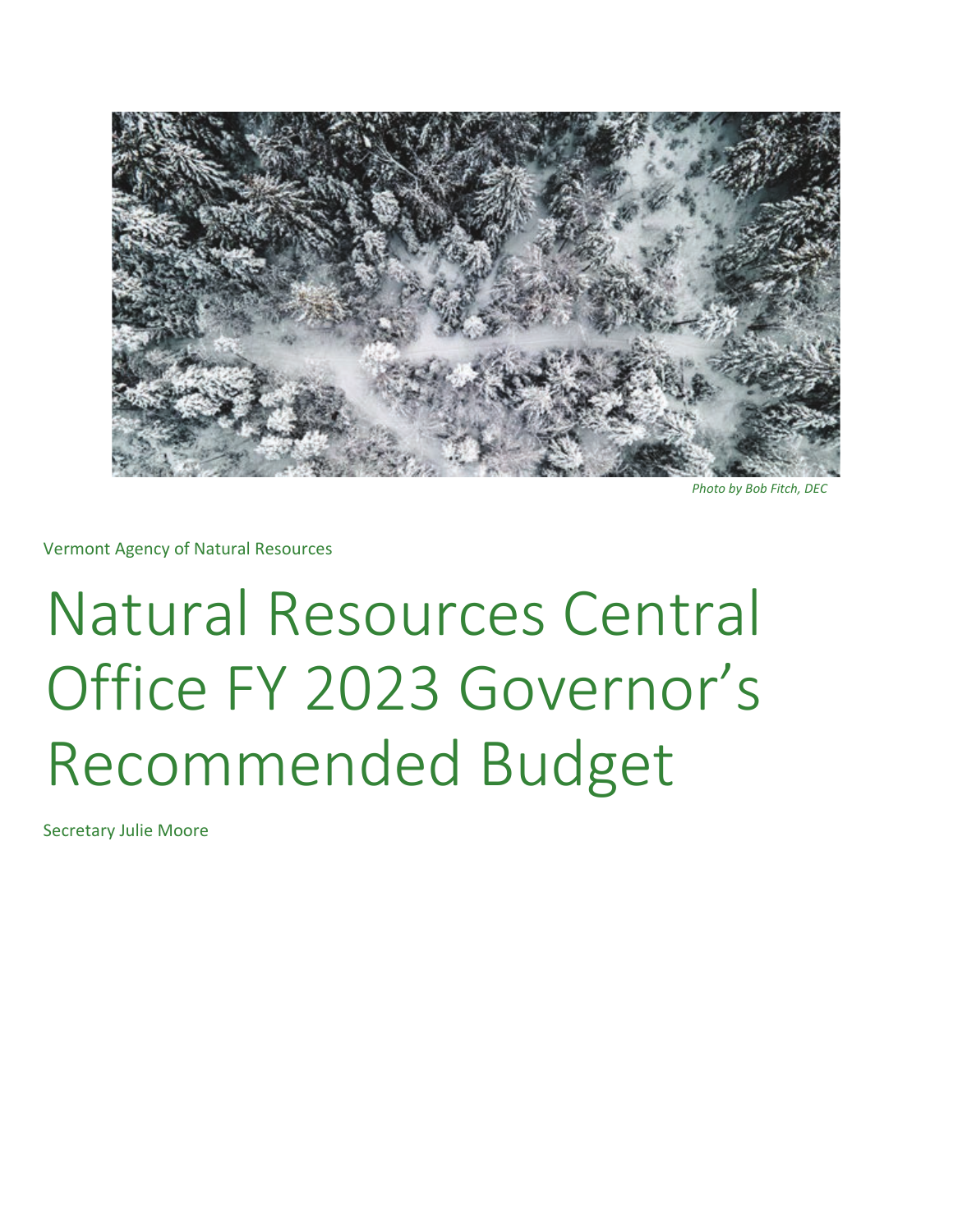## Agency Central Office Mission Statement

The mission of the Agency of Natural Resources Central Office is to provide coordinated leadership for the Agency's three departments – Environmental Conservation, Fish & Wildlife, and Forests, Parks & Recreation – and the support that the departments need to protect, sustain, and enhance Vermont's natural resources for the benefit of this and future generations.

## Description of Divisions, Appropriations, and Programs

The major components of the ANR Administration, Management and Planning appropriation are:

- 1. **Secretary's Office** The Secretary's Office is responsible for the overall leadership and management of the Agency, management and direction of the Agency's legal services, coordination of Agency policy and public information and compliance with federal civil rights laws.
- 2. **Global Warming Solutions Act and Vermont Climate Council Support:** In September 2020, the Vermont General Assembly passed Act 153 - the Vermont Global Warming Solutions Act (GWSA) – which codified the State's greenhouse gas emissions reduction requirements, established the Vermont Climate Council and charged it with developing and routinely updating a Climate Action Plan for the State of Vermont. The ANR Central Office, in coordination with the Secretary of Administration, provides administrative, technical, and legal support to the Climate Council and its subcommittees necessary to fulfill the requirements of the GWSA.

*\*NEW\** The Governor's Recommended FY 2023 Budget includes funding to establish the Vermont Office of Climate Action, recognizing that the policies, programs, and tools needed to implement climate mitigation, adaptation, and resilience strategies will require a long-term intergovernmental structure to manage this statewide effort. The Vermont Office of Climate Action will coordinate and lead in the implementation of state-led climate initiatives, as well as the monitoring, assessment and tracking the climate adaptation, mitigation, and resilience activities necessary to evaluate progress over time in achieving the requirements of the GWSA.

3. **Office of General Counsel** - The Agency of Natural Resources' Office of General Counsel provides legal assistance and services to the Office of Planning, Department of Environmental Conservation, Department of Fish and Wildlife, and Department of Forests, Parks and Recreation. The range of legal services includes drafting and reviewing policies and permits, rulemaking and providing general advice on Agency matters. The attorneys in the Enforcement and Litigation Section also represent the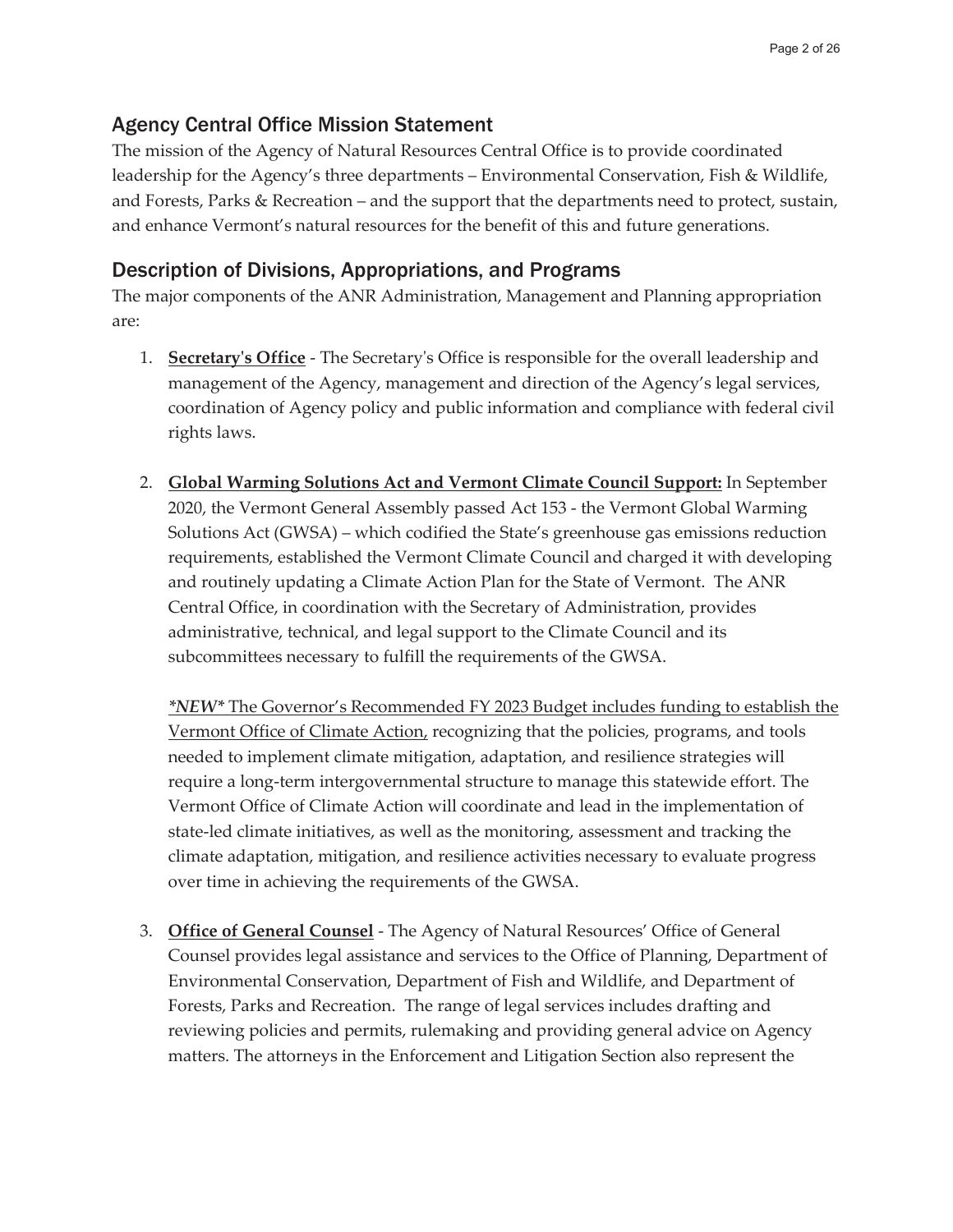Agency in litigation before the Environmental Court and other administrative bodies, Act 250 proceedings, and enforcement matters.

- 4. **Office of Policy and Planning** The Office of Policy and Planning coordinates Agency policy positions in relation to other state agencies, federal agencies, and outside stakeholders. The Office also works with legal staff in representing the Agency in proceedings before the Environmental Court, the Public Utilities Commission (PUC), and the Natural Resources Board. These proceedings include: (1) appeals of Agency actions such as the issuance or denial of permits, appeals of Act 250 permits (2) the review of proposed projects seeking an Act 250 permit, and (3) the review of proposed projects seeking a certificate of public good before the PUC. In addition, members of this Office provide case management for large, complex projects in the Act 250 / Section 248 process, including but not limited to managing timelines for submittals and Agency responses; coordinating intra-Agency discussion of the impacts of a project; and mediating disputes with the applicant, members of the public, and state and federal officials around individual projects.
- 5. **Administrative Services Division** The Administrative Services Division is responsible for providing financial and administrative management services for the Agency and its departments, as well as the Natural Resources Board. The services include preparation and management of the Agency budget, coordination with the Agency of Administration on finance and office operations, personnel administration support, and management and logistical support of Agency regional offices and other facilities.

*Regional Offices -* The ANR Central Office appropriation includes funding to support office operations of the Agency's six regional offices, four of which are shared by staff from the Natural Resources Board Act 250 program.

The chart on the following page summaries the FY 2023 ANR Central Office budget by program.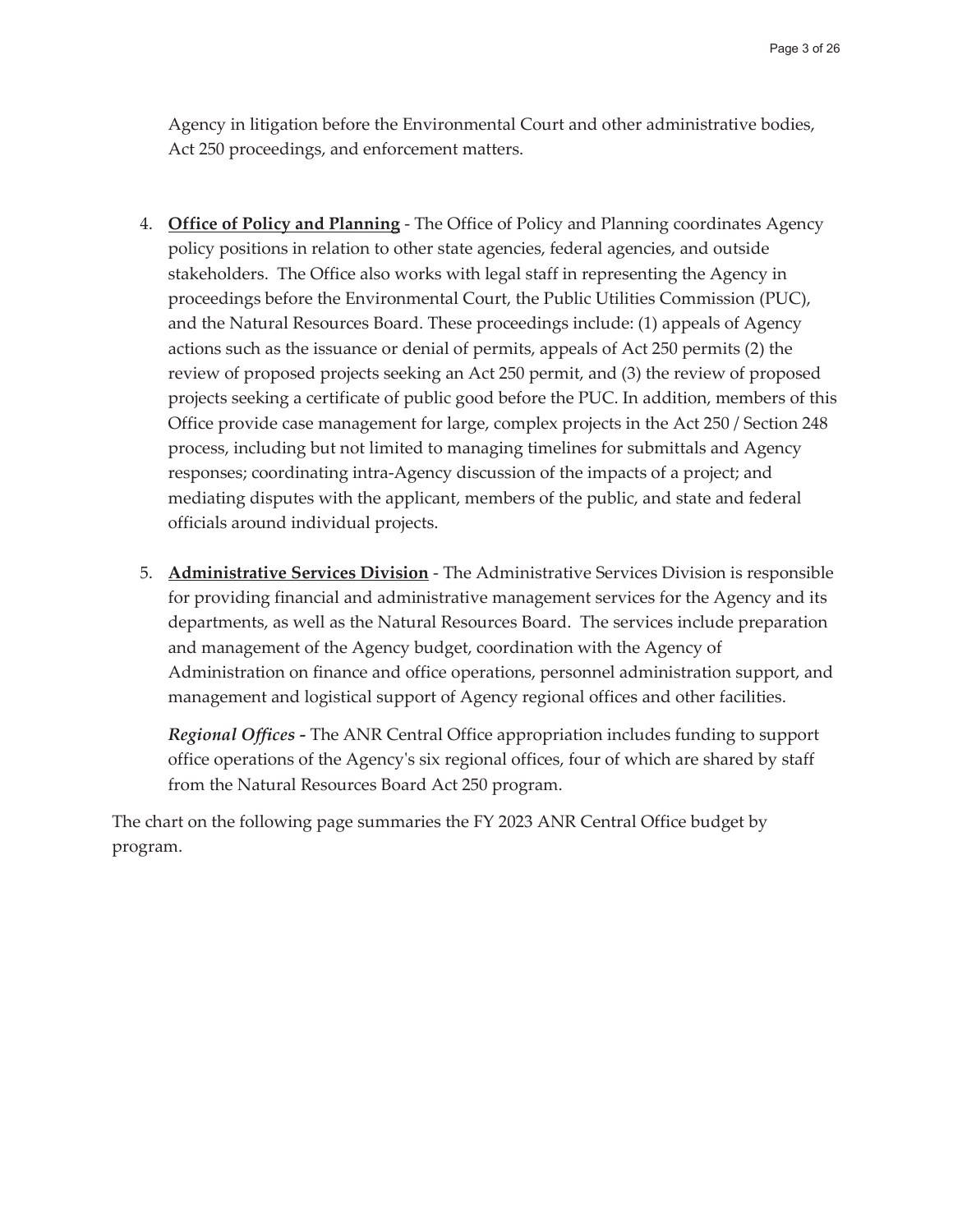![](_page_3_Figure_1.jpeg)

## ANR Central Office Summary of Budget Changes – FY 2023

In FY 2023, the ANR Central Office's budget increases reflect standard increases to personal services and operating, in addition to funding to support the creation of the Vermont Office of Climate Action and expand the Civil Rights and Environmental Justice Coordinator position into a full-time role.

*Base Budget Changes:* The Agency base budget is increasing by \$404,111. The changes reflect updates to payroll, operating expenses, and internal service funds (net general fund increase of \$233,457).

*Update to Transfer from the NRB:* The Central Office, through the Finance and Administration team, provides some general administrative and financial support to the NRB. In FY 2021 the ANR Central Office worked with the NRB to review and update the transfer to more accurately reflect the cost of the services that are provided. This analysis was updated for the 2023 budget, based on actual expenses in FY 2021 and resulted in a \$7,840, decrease in the transfer.

*Expanding the Civil Rights and Environmental Justice Coordinator position:* The Agency is recommending the half-time position created to focus on Environmental Justice and Civil Rights compliance at the Agency be converted to a full-time role. In the fall of 2021 the Agency was informed that two federal agencies will be auditing the Agency's compliance with Title VI of the Civil Rights Act of 1964. To help the Agency mange these audits, as well as support the implementation of anticipated corrective actions resulting from the audits in a timely fashion,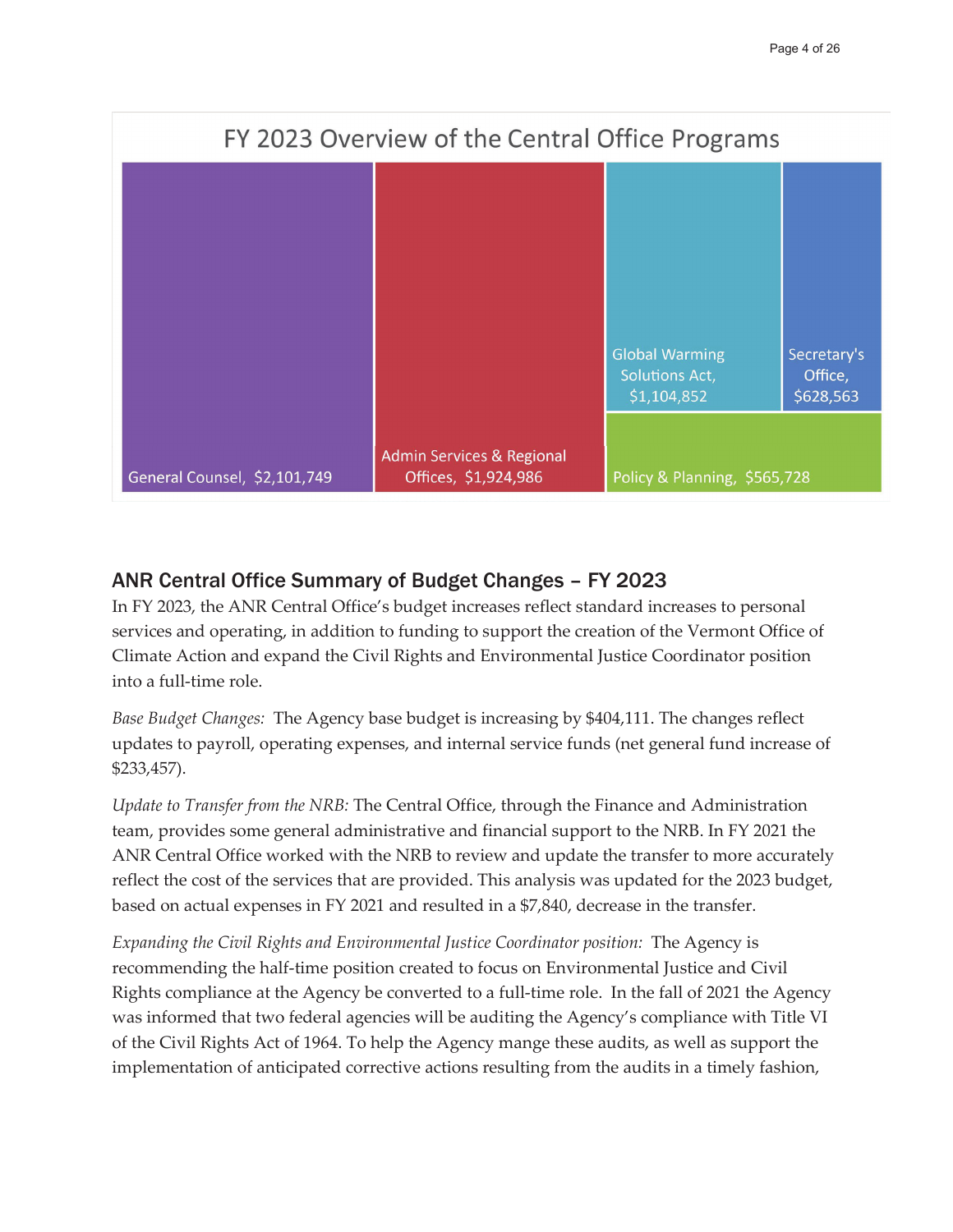this position is needed full-time. To fund this increased level-of-service, the Agency is requesting and additional \$46,537.

*Creation Vermont Office of Climate Action:* In FY 2021 and FY 2022, the General Assembly appropriated to ANR funding for three FTEs and the operating costs associated with the supporting the Climate Council and the adoption of the Vermont Climate Action Plan. The FY 2023 budget established the Office of Climate Action and increases the budget by \$650,000 to support the addition of four FTEs – steps necessary to implement the requirements of the Global Warming Solutions Act.

The following table provides a high-level summary of the change in the ANR Central Office appropriations

|                            | FY 2021<br><b>Actuals</b> | FY 2022<br><b>Budget</b> | FY 2023<br><b>Gov Rec</b> | $22 - 23$<br>Change |
|----------------------------|---------------------------|--------------------------|---------------------------|---------------------|
| <b>Major Object</b>        |                           |                          |                           |                     |
| <b>Personal Services</b>   | 2,267,034                 | 4,035,622                | 4,996,594                 | 960,972             |
| <b>Operating Expenses</b>  | 939,866                   | 1,189,608                | 1,329,284                 | 139,676             |
| Grants                     | 10,480                    |                          |                           |                     |
| <b>Total</b>               | 3,271,380                 | 5,225,230                | 6,325,878                 | 1,100,648           |
| Funds                      |                           |                          |                           |                     |
| General Funds              | 2,816,325                 | 3,358,569                | 4,288,563                 | 929,994             |
| Special Funds              | 323,233                   | 590,134                  | 680,985                   | 90,851              |
| Coronavirus Relief Fund    | 13,722                    |                          |                           |                     |
| Interdepartmental Transfer | 64,100                    | 1,276,527                | 1,356,330                 | 79,803              |
| Total                      | 3,217,380                 | 5,225,230                | 6,325,878                 | 1,100,648           |

#### **ANR Central Office Budget Summary**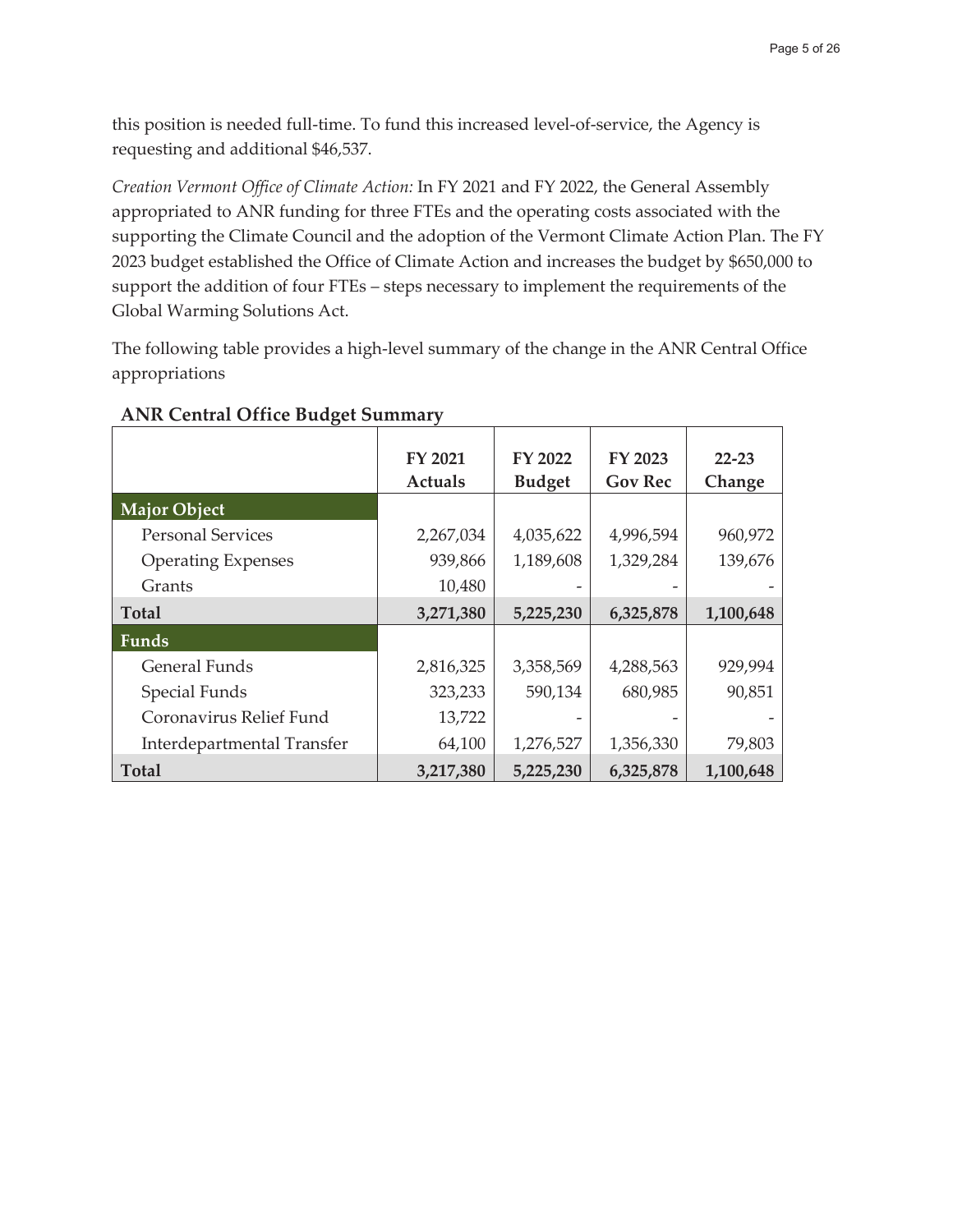# **Fiscal Year 2023 Budget Development Form - Agency of Natural Resources Central Office** Page 6 of 26

|                                                                       | <b>General \$\$</b> | <b>Special \$\$</b> | Interdept'l<br><b>Transfer \$\$</b> | <b>Total \$\$</b> | <b>Related Strategic Plan Outcome</b>     |
|-----------------------------------------------------------------------|---------------------|---------------------|-------------------------------------|-------------------|-------------------------------------------|
| Agency of Natural Resources Central Office: FY 2022 Approp            | 3,358,569           | 590.134             | 1.276.527                           | 5,225,230         |                                           |
| Other Changes: (Please insert changes to your base appropriation that |                     |                     |                                     |                   |                                           |
| occurred after the passage of the FY22 budget]                        |                     |                     |                                     |                   |                                           |
| FY 2022 Other Changes                                                 |                     |                     |                                     |                   |                                           |
| <b>Total Approp. After FY 2022 Other Changes</b>                      | 3,358,569           | 590,134             | 1,276,527                           | 5,225,230         |                                           |
| <b>Personal Services:</b>                                             |                     |                     |                                     |                   |                                           |
| Salary and other Benefits Changes                                     | 99,156              | 43.779              | 54,089                              | 197,024           | <b>Structural Statewide Pressure</b>      |
| Retirement Rate increase                                              | 81.143              | 26.557              | 26,525                              | 134,225           | <b>Structural Statewide Pressure</b>      |
| <b>Health Care increase</b>                                           | (24, 017)           | 8,265               | 19,265                              | 3,513             | <b>Structural Statewide Pressure</b>      |
| Other Benefit Changes                                                 |                     |                     |                                     |                   | <b>Structural Statewide Pressure</b>      |
| Other Personal Service Changes (reduce GWSA Per Diem Estimate,        | (4,000)             | 12,250              | (12, 236)                           | (3,986)           | <b>Structural Statewide Pressure</b>      |
| Update Contract Funding)                                              |                     |                     |                                     |                   |                                           |
| Workers Comp Increase                                                 | 2,623               |                     |                                     | 2,623             |                                           |
| Subtotal Base Personal Services Changes                               | 154.905             | 90.851              | 87,643                              | 333,399           |                                           |
|                                                                       |                     |                     |                                     |                   |                                           |
| <b>New Items:</b>                                                     |                     |                     |                                     |                   |                                           |
| Make Civil Rights Position Full time                                  | 46.537              |                     |                                     | 46,537            | <b>Modernize and Improve Government</b>   |
| Create Vermont Office of Climate Action within ANR                    | 650,000             |                     |                                     | 650,000           | <b>Build Safe and Healthy Communities</b> |
| Operating:                                                            |                     |                     |                                     |                   |                                           |
| Internal Service Funds                                                | 67,068              | $\sim$              | ٠                                   | 67.068            | <b>Structural Statewide Pressure</b>      |
| Rent Increase                                                         | 21.181              |                     |                                     | 21.181            | <b>Structural Statewide Pressure</b>      |
| Reduced occupancy at ANR Annex                                        | (30, 526)           |                     |                                     | (30, 526)         | <b>Structural Statewide Pressure</b>      |
| Net Change in Operating Expenses                                      | 12,989              |                     |                                     | 12,989            | <b>Structural Statewide Pressure</b>      |
| Update to ANR-NRB Transfer to Align with Actuals                      | 7.840               |                     | (7, 840)                            |                   |                                           |
| <b>Subtotal Base Operating Changes</b>                                | 78,552              |                     | (7, 840)                            | 70,712            |                                           |
|                                                                       |                     |                     |                                     |                   |                                           |
| <b>Subtotal of Increases/Decreases</b>                                | 929,994             | 90,851              | 79,803                              | 1,100,648         |                                           |
| <b>FY 2023 Governor Recommend</b>                                     | 4,288,563           | 680,985             | 1,356,330                           | 6,325,878         |                                           |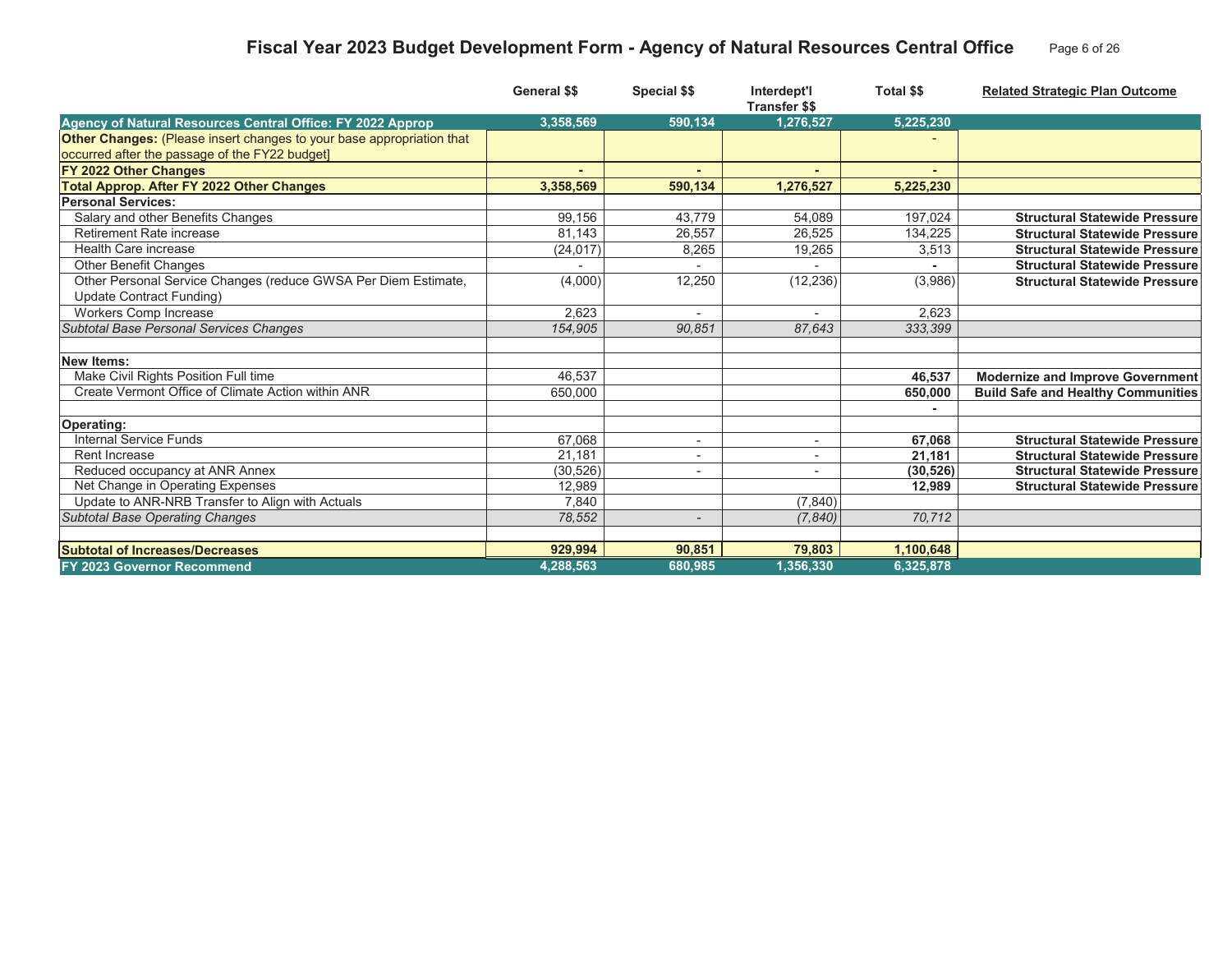#### Page 7 of 26

# **Fiscal Year 2023 Budget Development Form - Agency of Natural Resources Central Office**

|                                                                              | <b>General \$\$</b> | Special \$\$ | Interdept'l          | Total \$\$   | <b>Related Strategic Plan Outcome</b> |
|------------------------------------------------------------------------------|---------------------|--------------|----------------------|--------------|---------------------------------------|
|                                                                              |                     |              | <b>Transfer \$\$</b> |              |                                       |
| <b>ANR PILOT: FY 2022 Approp</b>                                             | 2,196,040           | 0            | 427,153              | 2,623,193    |                                       |
| <b>Other Changes:</b> (Please insert changes to your base appropriation that |                     |              |                      |              |                                       |
| occurred after the passage of the FY22 budget]                               |                     |              |                      |              |                                       |
| <b>FY 2022 Other Changes</b>                                                 | $\mathbf{0}$        | $\mathbf{0}$ | $\mathbf{0}$         | $\mathbf{0}$ |                                       |
| <b>Total Approp. After FY 2022 Other Changes</b>                             | 2,196,040           |              | 427,153              | 2,623,193    |                                       |
| Technical correction from FY 2022 - reduce additional IDT spending           |                     |              | (5,653)              | (5,653)      | <b>Grow the Economy</b>               |
| authority                                                                    |                     |              |                      |              |                                       |
| Additional PILOT Payment from new acquisitions                               | 10.180              |              |                      | 10.180       | <b>Grow the Economy</b>               |
| PILOT Formula increase per 32 VSA Sec. 3708                                  | 33,898              |              |                      | 33,898       | <b>Grow the Economy</b>               |
| <b>Subtotal of Increases/Decreases</b>                                       | 44.078              |              | (5,653)              | 38,425       |                                       |
| <b>FY 2023 Governor Recommend</b>                                            | 2,240,118           |              | 421,500              | 2,661,618    |                                       |
| Agency of Natural Resources Central Office FY 2022 Appropriation             | 5,554,609           | 590,134      | 1,703,680            | 7,848,423    |                                       |
| <b>Reductions and Other Changes</b>                                          | $\mathbf{0}$        | $\mathbf{0}$ | $\mathbf{0}$         | $\mathbf{0}$ |                                       |
| <b>FY 2022 Total After Other Changes</b>                                     | 5,554,609           | 590,134      | 1,703,680            | 7,848,423    |                                       |
| <b>TOTAL INCREASES/DECREASES</b>                                             | 974.072             | 90,851       | 74,150               | 1,139,073    |                                       |
| <b>ANR CO FY 2023 Governor Recommend</b>                                     | 6,528,681           | 680,985      | 1,777,830            | 8,987,496    |                                       |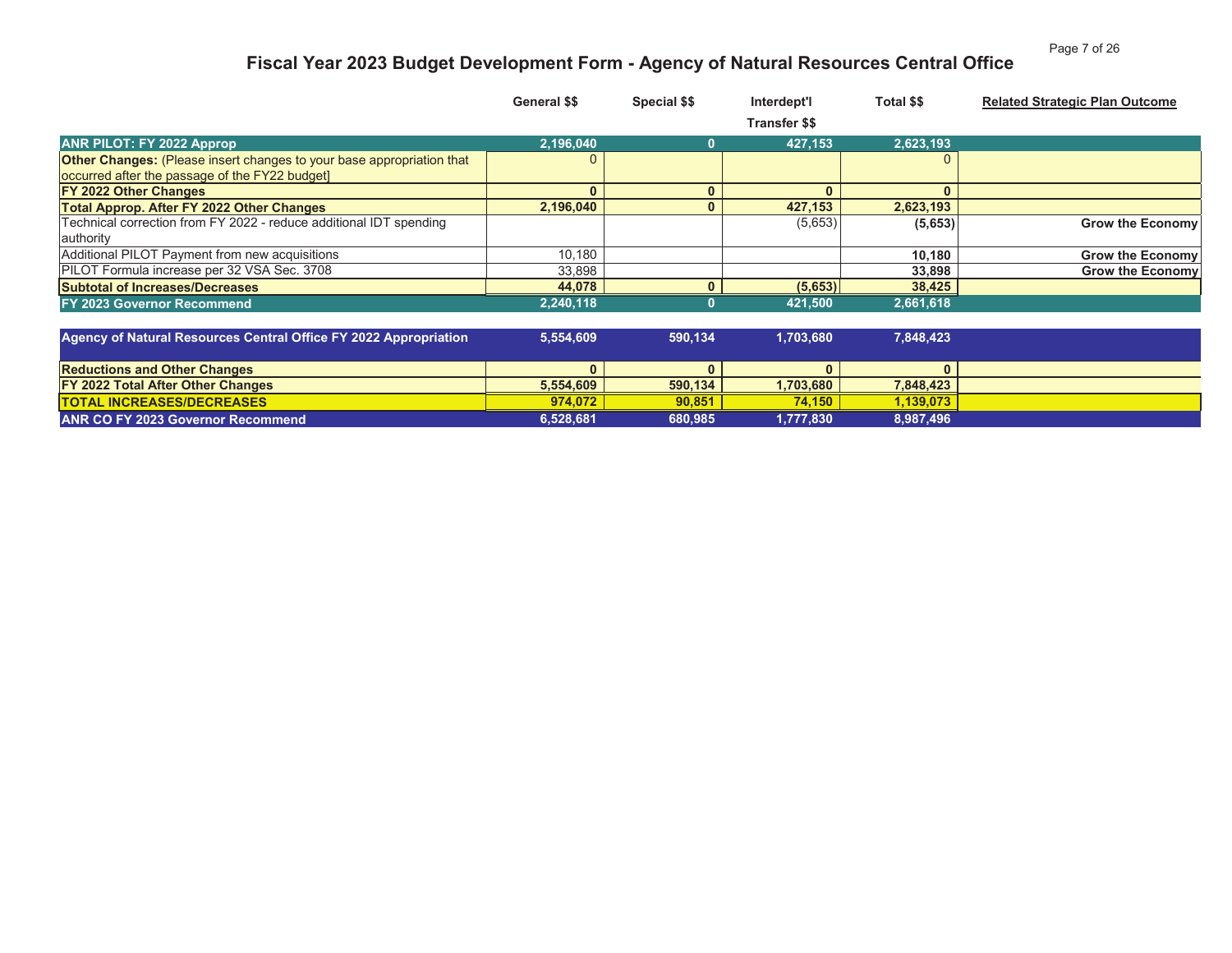| <b>ANR Central Office</b>                                | <b>Financial Info</b>                                                      |                         |                   |                            |                              |                          |                                    |                                  |                                |                                               |  |
|----------------------------------------------------------|----------------------------------------------------------------------------|-------------------------|-------------------|----------------------------|------------------------------|--------------------------|------------------------------------|----------------------------------|--------------------------------|-----------------------------------------------|--|
| Programs                                                 | <b>Financial Category</b>                                                  |                         | GF \$\$           | Spec F (incl tobacco) \$\$ |                              | Fed F \$\$               |                                    | All other funds \$\$             | Total funds \$\$               | <b>Authorized Positions</b><br>(if available) |  |
| Leadership                                               |                                                                            |                         |                   |                            |                              |                          |                                    |                                  |                                |                                               |  |
| Office of the Secretary; responsible for the overall     | FY 2021 Actual expenditures                                                | £.                      | 365,173,36 \$     |                            | ÷,                           |                          | $\sim$                             | \$<br>$\sim$                     | 365.173.36<br>$\mathfrak{R}$   | 3                                             |  |
| leadership of the Agency including oversight of Policy,  | FY 2022 estimated expenditures (including requested budget                 | $\mathbb{S}$            | 585,272.00 \$     |                            |                              |                          |                                    | $\mathbb{S}$                     | $\mathcal{S}$<br>585.272.00    | 3.5                                           |  |
| Legislation, Public Information, Education, Budget, and  | adiustments)                                                               |                         |                   |                            |                              |                          |                                    |                                  |                                |                                               |  |
| <b>Legal Services</b>                                    | FY 2023 Budget Request for Governor's Recommendation                       | $\mathfrak{S}$          | 628,563.00 \$     |                            | $\sim$                       | $\overline{\phantom{a}}$ | $\sim$                             | \$<br>$\sim$                     | $\mathfrak{s}$<br>628.563.00   | $\overline{A}$                                |  |
| <b>Finance &amp; Administrative Services</b>             |                                                                            |                         |                   |                            |                              |                          |                                    |                                  |                                |                                               |  |
| Provides financial and administrative management         | FY 2021 Actual expenditures                                                | - \$                    | 1,467,920.29 \$   |                            | 4,207.69 \$                  |                          | $\sim$                             | 77,822.00                        | 1,549,949.98                   |                                               |  |
| services for the Agency, including managing logistics of | FY 2022 estimated expenditures (including requested budget                 | $\mathbb{S}$            | $1,652,103.00$ \$ |                            |                              | $\mathfrak{L}$           |                                    | 64,100.00 \$<br>\$               | 1,716,203.00                   |                                               |  |
| six regional offices & associated administrative budget  | adiustments)                                                               |                         |                   |                            |                              |                          |                                    |                                  |                                |                                               |  |
|                                                          | FY 2023 Budget Request for Governor's Recommendation                       | l s                     | 1.868.726.00      |                            |                              | £.                       | $\sim$                             | $56.260.00$ \$<br>$\mathfrak{L}$ | 1,924,986.00                   | $\overline{7}$                                |  |
| <b>Office of the General Counsel</b>                     |                                                                            |                         |                   |                            |                              |                          |                                    |                                  |                                |                                               |  |
| Provides legal assistance and service to all departments | FY 2021 Actual expenditures                                                | $\mathbb{S}$            | 527,601.76 \$     |                            | $191.415.31$ \ \$            |                          | $\sim$                             | $\mathfrak{L}$                   | 719.017.07<br>-S               | 6                                             |  |
| in ANR.                                                  | FY 2022 estimated expenditures (including requested budget<br>adiustments) | $\mathbb{S}$            | 419.213.00 \$     |                            | 379.490.00                   | l \$                     |                                    | $\mathbb{S}$<br>1.212.427.00 \$  | 2.011.130.00                   | 14                                            |  |
|                                                          | FY 2023 Budget Request for Governor's Recommendation                       | $\mathfrak{s}$          | 371,024.00 \$     |                            | $430.655.00$ \ \$            |                          | $\sim$                             | 1,300,070.00<br>\$               | 2.101.749.00<br>$\mathcal{S}$  | 14                                            |  |
| <b>Office of Policy &amp; Planning</b>                   |                                                                            |                         |                   |                            |                              |                          |                                    |                                  |                                |                                               |  |
| Coordinates Agency Policy positions across               | FY 2021 Actual expenditures                                                | $\mathfrak{s}$          | $351.734.51$ \\$  |                            | $127.610.21$ \\$             |                          | $\sim$                             | $\mathfrak{F}$<br>$\sim$         | 479.344.72<br>$\mathcal{S}$    | -5                                            |  |
| stakeholders. Provides case Management for large         | FY 2022 estimated expenditures (including requested budget                 | $\mathbb{S}$            | 251,981,00 \$     |                            | 210.644.00 \$                |                          |                                    | $\mathfrak{L}$                   | $\mathbf{s}$<br>462.625.00     | $\overline{5}$                                |  |
| complex Act 250/Sec. 248 projects. Represents the        | adiustments)                                                               |                         |                   |                            |                              |                          |                                    |                                  |                                |                                               |  |
| department in certain legal proceedings                  | FY 2023 Budget Request for Governor's Recommendation                       | $\mathfrak{s}$          | 315,398.00 \$     |                            | 250,330.00 \$                |                          | $\sim$                             | \$<br>$\sim$                     | $\mathfrak{s}$<br>565,728.00   | $\overline{5}$                                |  |
| <b>Climate Office</b>                                    |                                                                            |                         |                   |                            |                              |                          |                                    |                                  |                                |                                               |  |
| Coordinate and manage the implementation of the          | FY 2021 Actual expenditures                                                | \$                      | $93,415.03$ \$    |                            | ٠                            |                          | $\sim$                             | \$<br>$\overline{\phantom{a}}$   | 93,415.03<br>\$                | $\Omega$                                      |  |
| Global Warming solutions act and support the Climate     | FY 2022 estimated expenditures (including requested budget                 | $\mathbb{S}$            | 450,000,00 \$     |                            |                              | $\mathfrak{L}$           |                                    | \$<br>÷.                         | $\mathbb{S}$<br>450,000.00     | 3                                             |  |
| Council.                                                 | adiustments)                                                               |                         |                   |                            |                              |                          |                                    |                                  |                                |                                               |  |
|                                                          | FY 2023 Budget Request for Governor's Recommendation                       | $\mathfrak{s}$          | 1.104.852.00 \$   |                            | $\overline{\mathbf{s}}$<br>٠ |                          | $\sim$                             | \$<br>$\sim$                     | 1.104.852.00<br>$\mathfrak{s}$ | 6                                             |  |
| <b>PILOT</b>                                             |                                                                            |                         |                   |                            |                              |                          |                                    |                                  |                                |                                               |  |
| PILOT payments to Vermont Towns for Agency Land          | FY 2021 Actual expenditures                                                | <b>S</b>                | $2.176.727.07$ \$ |                            | $\overline{\phantom{a}}$     | $\overline{\phantom{a}}$ | - 1                                | 421,500.00 \$<br>\$.             | 2.598.227.07                   | $\Omega$                                      |  |
| Holdings                                                 | FY 2022 estimated expenditures (including requested budget                 | $\mathbb{S}$            | 2,196,040.00 \$   |                            |                              |                          | $\sim$                             | 427,153.00 \$<br>\$              | 2,623,193.00                   | $\Omega$                                      |  |
|                                                          | adjustments)                                                               |                         |                   |                            |                              |                          |                                    |                                  |                                |                                               |  |
|                                                          | FY 2023 Budget Request for Governor's Recommendation                       | l s                     | $2.240.118.00$ \$ |                            |                              |                          | $\sim$                             | 421,500.00 \$<br>£.              | 2.661.618.00                   | $\Omega$                                      |  |
| <b>Miscellaneous</b>                                     |                                                                            |                         |                   |                            |                              |                          |                                    |                                  |                                |                                               |  |
| Grant to support the CT river Joint Commission           | FY 2021 Actual expenditures                                                | $\mathfrak{s}$          | 10,480.00 \$      |                            | ٠                            | $\hat{\mathbf{r}}$       | $\sim$                             | \$                               | 10.480.00<br>£.                | $\Omega$                                      |  |
|                                                          | FY 2022 estimated expenditures (including requested budget<br>adiustments) | l \$                    |                   | $\mathbb{S}$               |                              | $\mathbf{s}$             |                                    | $\mathfrak{L}$                   | $\mathfrak{R}$                 | $\Omega$                                      |  |
|                                                          |                                                                            | $\mathbb{S}$            |                   |                            |                              | l s                      |                                    | $\mathfrak{L}$                   | $\mathfrak{s}$                 | $\Omega$                                      |  |
|                                                          | FY 2023 Budget Request for Governor's Recommendation<br>FY 2021 Actuals    | $\overline{\mathbf{s}}$ | $4,993,052.02$ \$ | \$                         | $323.233.21$ S               |                          | $\overline{\phantom{a}}$           | 499,322.00<br>\$                 | 5.815.607.23<br>-S             | 21                                            |  |
|                                                          | FY 2022 Estimated                                                          | $\overline{\mathbf{s}}$ | $5.554.609.00$ \$ |                            | $590.134.00$ \$              |                          |                                    | 1,703,680.00<br>\$               | 7.848.423.00<br>-S             | 33                                            |  |
|                                                          | FY 2023 Budget Request                                                     | <b>s</b>                | $6.528.681.00$ \$ |                            | 680.985.00 \$                |                          | $\overline{\phantom{a}}$<br>$\sim$ | s.<br>$1,777,830.00$ \$          | 8.987.496.00                   | 36                                            |  |
|                                                          |                                                                            |                         |                   |                            |                              |                          |                                    |                                  |                                |                                               |  |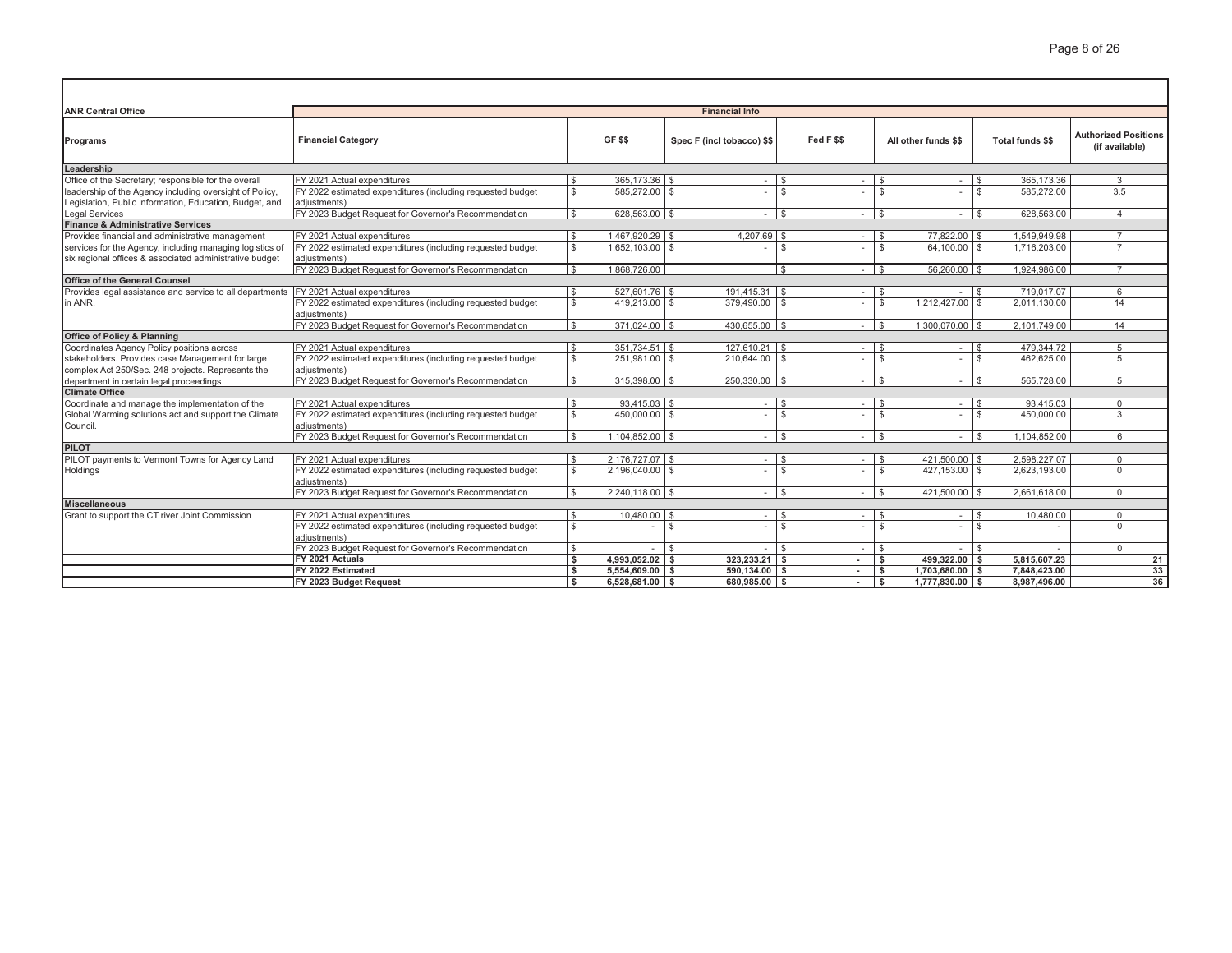## **State of Vermont**

## FY2023 Governor's Recommended Budget: Rollup Report

#### Organization: 6100010000 - Natural Resources - Administration

#### **Budget Object Group: 1. PERSONAL SERVICES**

|                                                                  |                       |                                                             | <b>FY2022</b>                                         | <b>FY2023</b>                              | <b>Difference</b><br>Between FY2023                    | <b>Percent Change</b><br><b>FY2023</b>                        |
|------------------------------------------------------------------|-----------------------|-------------------------------------------------------------|-------------------------------------------------------|--------------------------------------------|--------------------------------------------------------|---------------------------------------------------------------|
| <b>Budget Object Rollup Name</b>                                 | <b>FY2021 Actuals</b> | <b>FY2022 Original</b><br><b>As Passed</b><br><b>Budget</b> | <b>Governor's BAA</b><br>Recommended<br><b>Budget</b> | Governor's<br>Recommended<br><b>Budget</b> | Governor's<br>Recommend and<br><b>FY2022 As Passed</b> | Governor's<br><b>Recommend and</b><br><b>FY2022 As Passed</b> |
| Salaries and Wages                                               | .505.024              | 2.664.757                                                   | 2,664,757                                             | 3.066.080                                  | 401.323                                                | 15.1%                                                         |
| <b>Fringe Benefits</b>                                           | 691,352               | 1,301,629                                                   | 1,301,629                                             | 1,593,456                                  | 291.827                                                | 22.4%                                                         |
| Contracted and 3rd Party Service                                 | 66,998                | 40.236                                                      | 40,236                                                | 215.250                                    | 175.014                                                | 435.0%                                                        |
| PerDiem and Other Personal Services                              | 3,660                 | 29,000                                                      | 29,000                                                | 121.808                                    | 92,808                                                 | 320.0%                                                        |
| <b>Budget Object Group Total: 1. PERSONAL</b><br><b>SERVICES</b> | 2,267,034             | 4,035,622                                                   | 4,035,622                                             | 4,996,594                                  | 960,972                                                | 23.8%                                                         |

#### **Budget Object Group: 2. OPERATING**

|                                                |                       | FY2022 Original<br>As Passed | <b>FY2022</b><br><b>Governor's BAA</b><br><b>Recommended</b> | <b>FY2023</b><br>Governor's<br><b>Recommended</b> | <b>Difference</b><br><b>Between FY2023</b><br>Governor's<br><b>Recommend and</b> | <b>Percent Change</b><br><b>FY2023</b><br>Governor's<br><b>Recommend and</b> |
|------------------------------------------------|-----------------------|------------------------------|--------------------------------------------------------------|---------------------------------------------------|----------------------------------------------------------------------------------|------------------------------------------------------------------------------|
| <b>Budget Object Rollup Name</b>               | <b>FY2021 Actuals</b> | <b>Budget</b>                | <b>Budget</b>                                                | <b>Budget</b>                                     | FY2022 As Passed                                                                 | <b>FY2022 As Passed</b>                                                      |
| Equipment                                      | 6,946                 | 6,250                        | 6,250                                                        | 42,854                                            | 36,604                                                                           | 585.7%                                                                       |
| <b>IT/Telecom Services and Equipment</b>       | 184,021               | 245,368                      | 245,368                                                      | 298,448                                           | 53,080                                                                           | 21.6%                                                                        |
| IT Repair and Maintenance Services             | 4,965                 | 6,200                        | 6,200                                                        | 6,200                                             | 0                                                                                | $0.0\%$                                                                      |
| <b>Other Operating Expenses</b>                | 7,208                 | 2,447                        | 2,447                                                        | 2,061                                             | (386)                                                                            | $-15.8%$                                                                     |
| <b>Other Rental</b>                            | 5,380                 | 12,950                       | 12,950                                                       | 13,200                                            | 250                                                                              | 1.9%                                                                         |
| Other Purchased Services                       | 62,532                | 94,891                       | 94,891                                                       | 135,487                                           | 40,596                                                                           | 42.8%                                                                        |
| <b>Property and Maintenance</b>                | 98,670                | 102,953                      | 102,953                                                      | 106,350                                           | 3,397                                                                            | 3.3%                                                                         |
| <b>Property Rental</b>                         | 543,617               | 624,943                      | 624,943                                                      | 626,954                                           | 2,011                                                                            | 0.3%                                                                         |
| Supplies                                       | 26,164                | 47,056                       | 47,056                                                       | 49,180                                            | 2,124                                                                            | 4.5%                                                                         |
| Travel                                         | 363                   | 46,550                       | 46,550                                                       | 48,550                                            | 2,000                                                                            | 4.3%                                                                         |
| <b>Budget Object Group Total: 2. OPERATING</b> | 939,866               | 1,189,608                    | 1,189,608                                                    | 1,329,284                                         | 139,676                                                                          | 11.7%                                                                        |

**Budget Object Group: 3. GRANTS**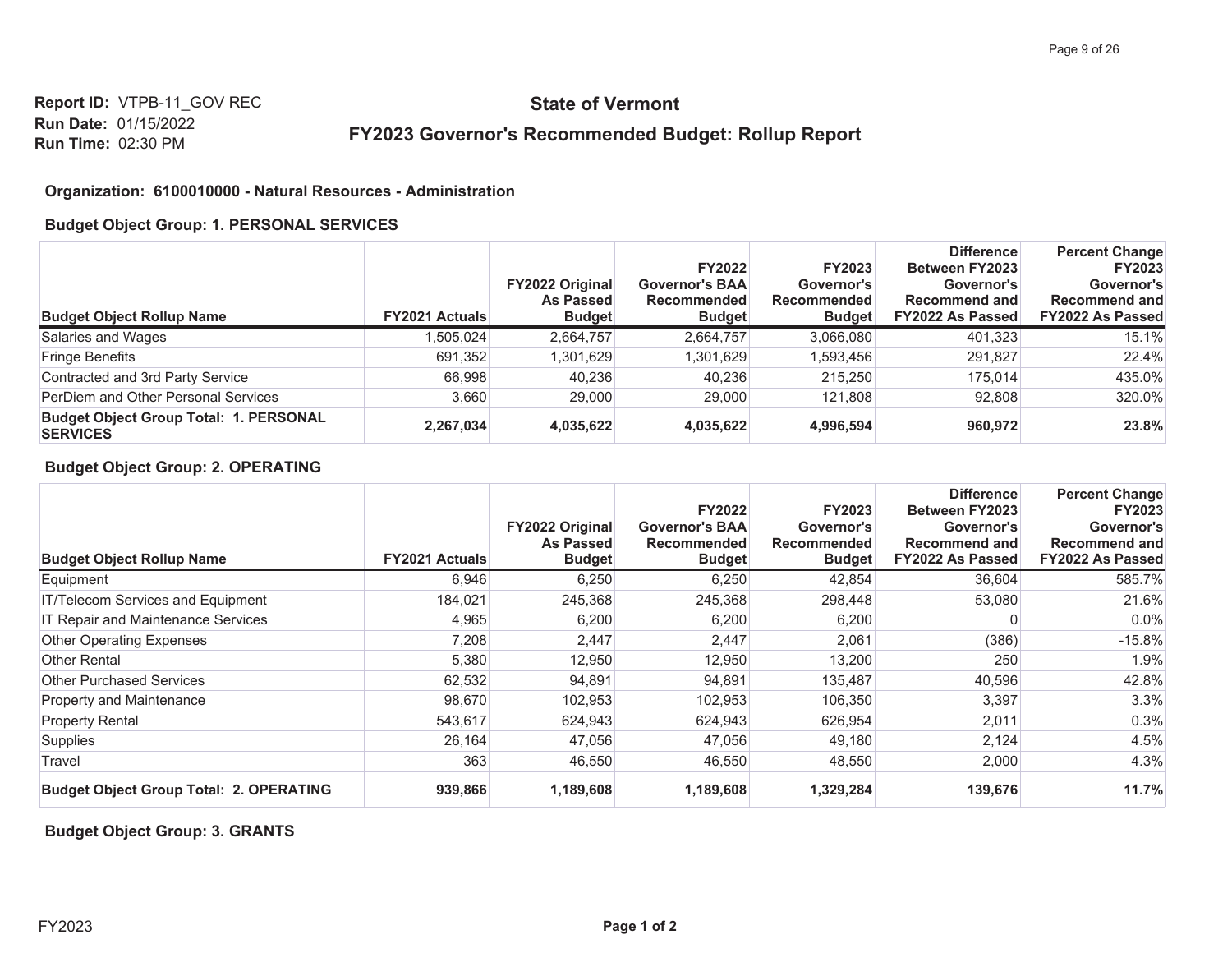# **State of Vermont**

## FY2023 Governor's Recommended Budget: Rollup Report

| <b>Budget Object Rollup Name</b>            | <b>FY2021 Actuals</b> |           |           | <b>FY2023</b><br>Governor's<br><b>Recommended</b><br><b>Budget</b> | <b>Difference</b><br><b>Between FY2023</b><br>Governor's<br><b>Recommend and</b><br>As Passed | <b>Percent Change</b><br><b>FY2023</b><br>Governor's<br><b>Recommend and</b><br><b>As Passed</b> |
|---------------------------------------------|-----------------------|-----------|-----------|--------------------------------------------------------------------|-----------------------------------------------------------------------------------------------|--------------------------------------------------------------------------------------------------|
| <b>Grants Rollup</b>                        | 10,480                |           |           |                                                                    |                                                                                               | $0.0\%$                                                                                          |
| <b>Budget Object Group Total: 3. GRANTS</b> | 10.480                |           |           |                                                                    |                                                                                               | 0.0%                                                                                             |
| <b>Total Expenditures</b>                   | 3,217,380             | 5,225,230 | 5,225,230 | 6,325,878                                                          | 1,100,648                                                                                     | 21.1%                                                                                            |

| <b>Fund Name</b>        | <b>FY2021 Actuals</b> | <b>FY2022 Original</b><br><b>As Passed</b><br><b>Budget</b> | <b>FY2022</b><br><b>Governor's BAA</b><br><b>Recommended</b><br><b>Budget</b> | <b>FY2023</b><br>Governor's<br><b>Recommended</b><br><b>Budget</b> | <b>Difference</b><br><b>Between FY2023</b><br>Governor's<br><b>Recommend and</b><br><b>FY2022 As Passed</b> | <b>Percent Change</b><br><b>FY2023</b><br>Governor's<br><b>Recommend and</b><br><b>FY2022 As Passed</b> |
|-------------------------|-----------------------|-------------------------------------------------------------|-------------------------------------------------------------------------------|--------------------------------------------------------------------|-------------------------------------------------------------------------------------------------------------|---------------------------------------------------------------------------------------------------------|
| <b>General Funds</b>    | 2,816,325             | 3,358,569                                                   | 3,358,569                                                                     | 4,288,563                                                          | 929.994                                                                                                     | 27.7%                                                                                                   |
| Special Fund            | 323,233               | 590.134                                                     | 590,134                                                                       | 680,985                                                            | 90.851                                                                                                      | 15.4%                                                                                                   |
| Coronavirus Relief Fund | 13.722                |                                                             |                                                                               |                                                                    |                                                                                                             | 0.0%                                                                                                    |
| <b>IDT Funds</b>        | 64.100                | 1,276,527                                                   | 1,276,527                                                                     | 1,356,330                                                          | 79.803                                                                                                      | 6.3%                                                                                                    |
| <b>Funds Total</b>      | 3,217,380             | 5,225,230                                                   | 5,225,230                                                                     | 6,325,878                                                          | 1,100,648                                                                                                   | 21.1%                                                                                                   |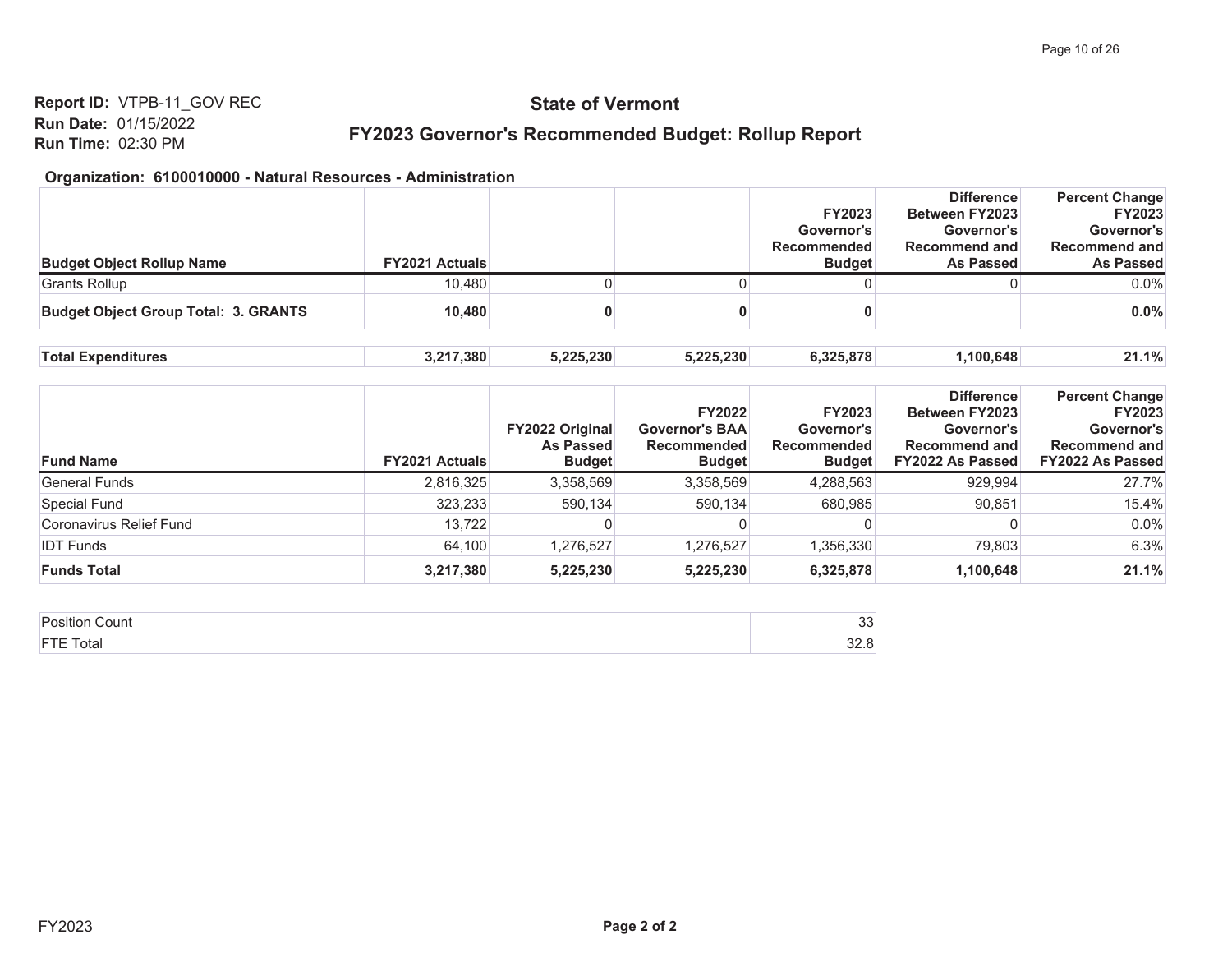# **State of Vermont** FY2023 Governor's Recommended Budget: Detail Report

#### Organization: 6100010000 - Natural Resources - Administration

#### **Budget Object Group: 1. PERSONAL SERVICES**

| <b>Salaries and Wages</b>        |        | <b>FY2021 Actuals</b> | <b>FY2022 Original</b><br><b>As Passed</b><br><b>Budget</b> | <b>FY2022</b><br><b>Governor's BAA</b><br>Recommended<br><b>Budget</b> | <b>FY2023</b><br>Governor's<br>Recommended<br><b>Budget</b> | <b>Difference</b><br><b>Between FY2023</b><br>Governor's<br><b>Recommend and</b><br><b>FY2022 As Passed</b> | <b>Percent Change</b><br><b>FY2023</b><br>Governor's<br><b>Recommend and</b><br><b>FY2022 As Passed</b> |
|----------------------------------|--------|-----------------------|-------------------------------------------------------------|------------------------------------------------------------------------|-------------------------------------------------------------|-------------------------------------------------------------------------------------------------------------|---------------------------------------------------------------------------------------------------------|
| <b>Description</b>               | Code   |                       |                                                             |                                                                        |                                                             |                                                                                                             |                                                                                                         |
| <b>Classified Employees</b>      | 500000 | 1,504,123             | 901,259                                                     | 901.259                                                                | 1,184,221                                                   | 282,962                                                                                                     | 31.4%                                                                                                   |
| Exempt                           | 500010 |                       | 1,753,498                                                   | 1,753,498                                                              | 1,871,859                                                   | 118,361                                                                                                     | 6.7%                                                                                                    |
| <b>Temporary Employees</b>       | 500040 |                       | 8,000                                                       | 8,000                                                                  | 8,000                                                       |                                                                                                             | $0.0\%$                                                                                                 |
| Overtime                         | 500060 | 902                   | 2,000                                                       | 2,000                                                                  | 2,000                                                       |                                                                                                             | $0.0\%$                                                                                                 |
| Shift Differential               | 500070 |                       |                                                             |                                                                        |                                                             |                                                                                                             | $0.0\%$                                                                                                 |
| <b>Total: Salaries and Wages</b> |        | 1,505,024             | 2,664,757                                                   | 2,664,757                                                              | 3,066,080                                                   | 401,323                                                                                                     | 15.1%                                                                                                   |

| <b>Fringe Benefits</b>        |        | <b>FY2021 Actuals</b> | FY2022 Original<br><b>As Passed</b><br><b>Budget</b> | <b>FY2022</b><br><b>Governor's BAA</b><br><b>Recommended</b><br><b>Budget</b> | <b>FY2023</b><br>Governor's<br><b>Recommended</b><br><b>Budget</b> | <b>Difference</b><br><b>Between FY2023</b><br>Governor's<br><b>Recommend and</b><br>FY2022 As Passed | <b>Percent Change</b><br><b>FY2023</b><br>Governor's<br><b>Recommend and</b><br>FY2022 As Passed |
|-------------------------------|--------|-----------------------|------------------------------------------------------|-------------------------------------------------------------------------------|--------------------------------------------------------------------|------------------------------------------------------------------------------------------------------|--------------------------------------------------------------------------------------------------|
| <b>Description</b>            | Code   |                       |                                                      |                                                                               |                                                                    |                                                                                                      |                                                                                                  |
| FICA - Classified Employees   | 501000 | 109,017               | 68,949                                               | 68,949                                                                        | 90,595                                                             | 21,646                                                                                               | 31.4%                                                                                            |
| FICA - Exempt                 | 501010 | 0                     | 133,678                                              | 133,678                                                                       | 142,499                                                            | 8,821                                                                                                | 6.6%                                                                                             |
| Health Ins - Classified Empl  | 501500 | 249,409               | 187,297                                              | 187,297                                                                       | 231,471                                                            | 44,174                                                                                               | 23.6%                                                                                            |
| Health Ins - Exempt           | 501510 | 0                     | 344,845                                              | 344,845                                                                       | 362,468                                                            | 17,623                                                                                               | 5.1%                                                                                             |
| Retirement - Classified Empl  | 502000 | 302,245               | 192,869                                              | 192,869                                                                       | 301,982                                                            | 109,113                                                                                              | 56.6%                                                                                            |
| Retirement - Exempt           | 502010 | 0                     | 317,437                                              | 317,437                                                                       | 398,745                                                            | 81,308                                                                                               | 25.6%                                                                                            |
| Dental - Classified Employees | 502500 | 13,155                | 10,868                                               | 10,868                                                                        | 13,645                                                             | 2,777                                                                                                | 25.6%                                                                                            |
| Dental - Exempt               | 502510 | 0                     | 15,048                                               | 15,048                                                                        | 15,355                                                             | 307                                                                                                  | 2.0%                                                                                             |
| Life Ins - Classified Empl    | 503000 | 4,486                 | 3,805                                                | 3,805                                                                         | 5,938                                                              | 2,133                                                                                                | 56.1%                                                                                            |
| Life Ins - Exempt             | 503010 | 0                     | 7,400                                                | 7,400                                                                         | 9,381                                                              | 1,981                                                                                                | 26.8%                                                                                            |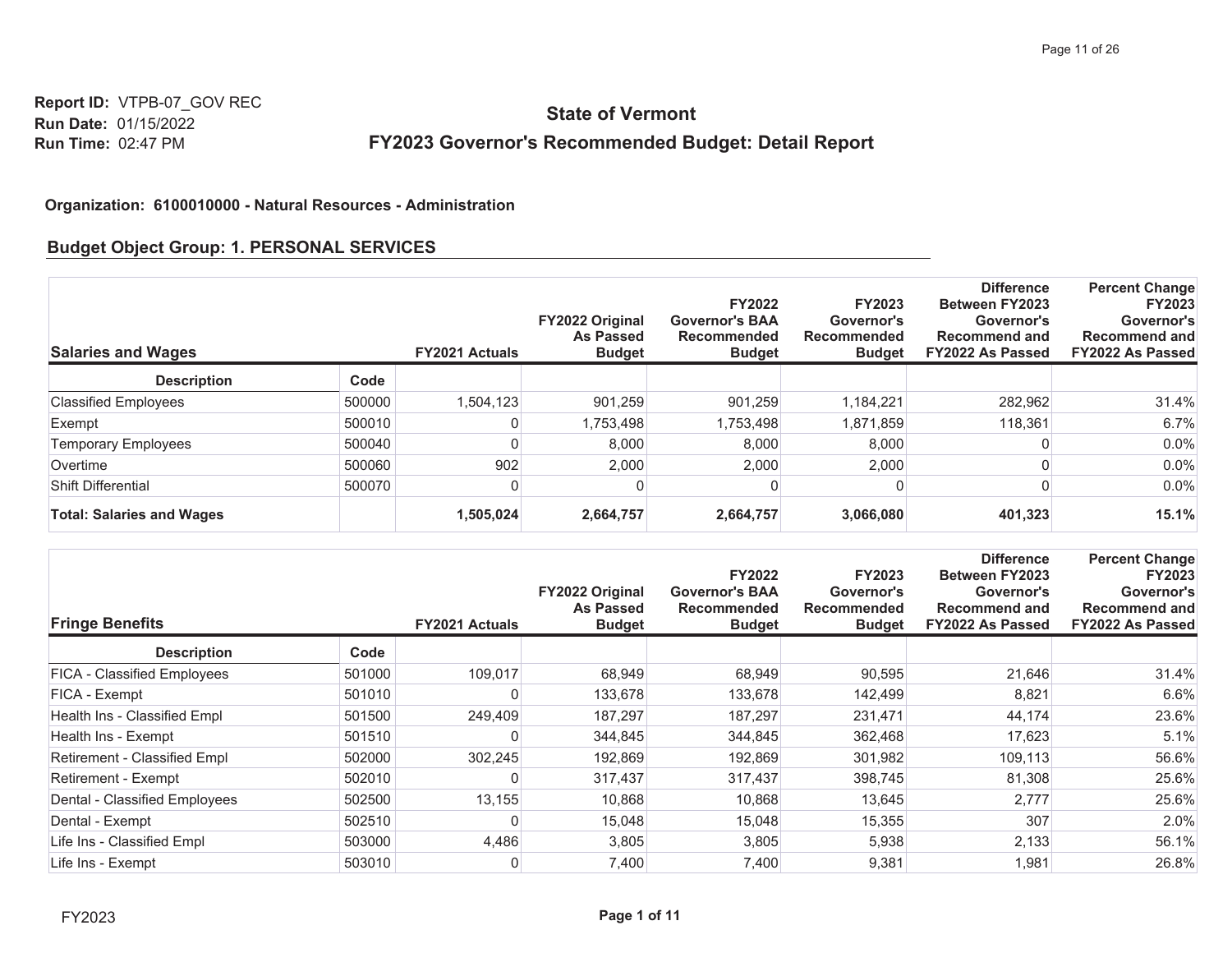## **State of Vermont**

## FY2023 Governor's Recommended Budget: Detail Report

| <b>Fringe Benefits</b>        |        | <b>FY2021 Actuals</b> | <b>FY2022 Original</b><br><b>As Passed</b><br><b>Budget</b> | <b>FY2022</b><br><b>Governor's BAA</b><br>Recommended<br><b>Budget</b> | <b>FY2023</b><br>Governor's<br><b>Recommended</b><br><b>Budget</b> | <b>Difference</b><br><b>Between FY2023</b><br>Governor's<br><b>Recommend and</b><br>FY2022 As Passed | <b>Percent Change</b><br><b>FY2023</b><br>Governor's<br><b>Recommend and</b><br><b>FY2022 As Passed</b> |
|-------------------------------|--------|-----------------------|-------------------------------------------------------------|------------------------------------------------------------------------|--------------------------------------------------------------------|------------------------------------------------------------------------------------------------------|---------------------------------------------------------------------------------------------------------|
| <b>Description</b>            | Code   |                       |                                                             |                                                                        |                                                                    |                                                                                                      |                                                                                                         |
| LTD - Classified Employees    | 503500 | 1,308                 | 1,241                                                       | 1,241                                                                  | 1,313                                                              | 72                                                                                                   | 5.8%                                                                                                    |
| LTD - Exempt                  | 503510 | 0                     | 4,034                                                       | 4,034                                                                  | 3,142                                                              | (892)                                                                                                | $-22.1%$                                                                                                |
| EAP - Classified Empl         | 504000 | 602                   | 449                                                         | 449                                                                    | 570                                                                | 121                                                                                                  | 26.9%                                                                                                   |
| EAP - Exempt                  | 504010 | 0                     | 608                                                         | 608                                                                    | 628                                                                | 20                                                                                                   | 3.3%                                                                                                    |
| Misc Employee Benefits        | 504590 | 120                   | 250                                                         | 250                                                                    | 250                                                                |                                                                                                      | $0.0\%$                                                                                                 |
| Workers Comp - Ins Premium    | 505200 | 11,011                | 12,851                                                      | 12,851                                                                 | 15,474                                                             | 2,623                                                                                                | 20.4%                                                                                                   |
| <b>Total: Fringe Benefits</b> |        | 691,352               | 1,301,629                                                   | 1,301,629                                                              | 1,593,456                                                          | 291,827                                                                                              | 22.4%                                                                                                   |

| <b>Contracted and 3rd Party Service</b>        |        | <b>FY2021 Actuals</b> | <b>FY2022 Original</b><br><b>As Passed</b><br><b>Budget</b> | <b>FY2022</b><br><b>Governor's BAA</b><br><b>Recommended</b><br><b>Budget</b> | <b>FY2023</b><br>Governor's<br>Recommended<br><b>Budget</b> | <b>Difference</b><br><b>Between FY2023</b><br>Governor's<br><b>Recommend and</b><br>FY2022 As Passed | <b>Percent Change</b><br><b>FY2023</b><br>Governor's<br><b>Recommend and</b><br><b>FY2022 As Passed</b> |
|------------------------------------------------|--------|-----------------------|-------------------------------------------------------------|-------------------------------------------------------------------------------|-------------------------------------------------------------|------------------------------------------------------------------------------------------------------|---------------------------------------------------------------------------------------------------------|
| <b>Description</b>                             | Code   |                       |                                                             |                                                                               |                                                             |                                                                                                      |                                                                                                         |
| Contr & 3Rd Party - Legal                      | 507200 |                       | 12,236                                                      | 12.236                                                                        | 12,250                                                      | 14                                                                                                   | 0.1%                                                                                                    |
| Contr&3Rd Pty-Educ & Training                  | 507350 |                       | 8.000                                                       | 8,000                                                                         | 8.000                                                       |                                                                                                      | $0.0\%$                                                                                                 |
| Other Contr and 3Rd Pty Serv                   | 507600 | 66.998                | 20,000                                                      | 20,000                                                                        | 195,000                                                     | 175,000                                                                                              | 875.0%                                                                                                  |
| <b>Total: Contracted and 3rd Party Service</b> |        | 66,998                | 40.236                                                      | 40,236                                                                        | 215,250                                                     | 175.014                                                                                              | 435.0%                                                                                                  |

| <b>PerDiem and Other Personal</b><br><b>Services</b> |        | <b>FY2021 Actuals</b> | <b>FY2022 Original</b><br><b>As Passed</b><br><b>Budget</b> | <b>FY2022</b><br><b>Governor's BAA</b><br>Recommended<br><b>Budget</b> | <b>FY2023</b><br>Governor's<br>Recommended<br><b>Budget</b> | <b>Difference</b><br><b>Between FY2023</b><br>Governor's<br><b>Recommend and</b><br>FY2022 As Passed | <b>Percent Change</b><br><b>FY2023</b><br>Governor's<br>Recommend and<br><b>FY2022 As Passed</b> |
|------------------------------------------------------|--------|-----------------------|-------------------------------------------------------------|------------------------------------------------------------------------|-------------------------------------------------------------|------------------------------------------------------------------------------------------------------|--------------------------------------------------------------------------------------------------|
| <b>Description</b>                                   | Code   |                       |                                                             |                                                                        |                                                             |                                                                                                      |                                                                                                  |
| Per Diem                                             | 506000 | 3.660                 | 29,000                                                      | 29,000                                                                 | 25,000                                                      | (4,000)                                                                                              | $-13.8%$                                                                                         |
| <b>Other Pers Serv</b>                               | 506200 |                       |                                                             |                                                                        | 96,808                                                      | 96,808                                                                                               | 100.0%                                                                                           |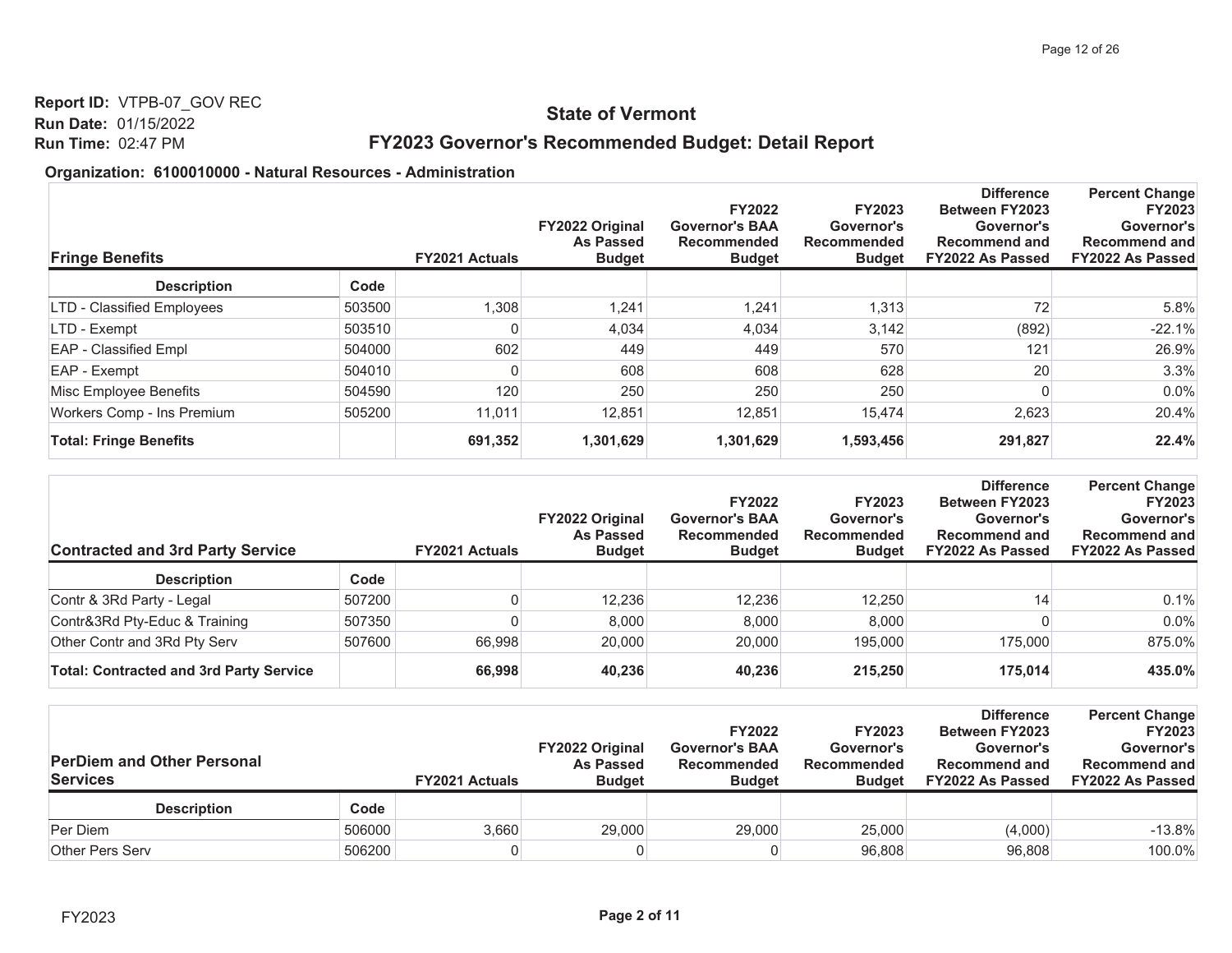## **State of Vermont**

## FY2023 Governor's Recommended Budget: Detail Report

#### Organization: 6100010000 - Natural Resources - Administration

| <b>PerDiem and Other Personal</b><br><b>Services</b>        |        | <b>FY2021 Actuals</b> | <b>FY2022 Original</b><br>As Passed<br><b>Budget</b> | <b>FY2022</b><br><b>Governor's BAA</b><br>Recommended<br><b>Budget</b> | <b>FY2023</b><br>Governor's<br>Recommended<br><b>Budget</b> | <b>Difference</b><br><b>Between FY2023</b><br>Governor's<br>Recommend and<br><b>FY2022 As Passed</b> | <b>Percent Change</b><br><b>FY2023</b><br>Governor's<br><b>Recommend and</b><br><b>FY2022 As Passed</b> |
|-------------------------------------------------------------|--------|-----------------------|------------------------------------------------------|------------------------------------------------------------------------|-------------------------------------------------------------|------------------------------------------------------------------------------------------------------|---------------------------------------------------------------------------------------------------------|
| <b>Description</b>                                          | Code   |                       |                                                      |                                                                        |                                                             |                                                                                                      |                                                                                                         |
| Depositions                                                 | 506210 |                       |                                                      |                                                                        |                                                             |                                                                                                      | $0.0\%$                                                                                                 |
| <b>Total: PerDiem and Other Personal</b><br><b>Services</b> |        | 3.660                 | 29,000                                               | 29,000                                                                 | 121.808                                                     | 92.808                                                                                               | 320.0%                                                                                                  |
| <b>Total: 1. PERSONAL SERVICES</b>                          |        | 2,267,034             | 4,035,622                                            | 4,035,622                                                              | 4,996,594                                                   | 960,972                                                                                              | 23.8%                                                                                                   |

#### **Budget Object Group: 2. OPERATING**

| <b>Equipment</b>            |        | <b>FY2021 Actuals</b> | <b>FY2022 Original</b><br><b>As Passed</b><br><b>Budget</b> | <b>FY2022</b><br><b>Governor's BAA</b><br>Recommended<br><b>Budget</b> | <b>FY2023</b><br>Governor's<br><b>Recommended</b><br><b>Budget</b> | <b>Difference</b><br><b>Between FY2023</b><br>Governor's<br><b>Recommend and</b><br><b>FY2022 As Passed</b> | <b>Percent Change</b><br><b>FY2023</b><br>Governor's<br><b>Recommend and</b><br><b>FY2022 As Passed</b> |
|-----------------------------|--------|-----------------------|-------------------------------------------------------------|------------------------------------------------------------------------|--------------------------------------------------------------------|-------------------------------------------------------------------------------------------------------------|---------------------------------------------------------------------------------------------------------|
| <b>Description</b>          | Code   |                       |                                                             |                                                                        |                                                                    |                                                                                                             |                                                                                                         |
| Other Equipment             | 522400 |                       | 500                                                         | 500                                                                    | 500                                                                |                                                                                                             | $0.0\%$                                                                                                 |
| Office Equipment            | 522410 | 6,576                 | 500                                                         | 500                                                                    | 2,104                                                              | 1.604                                                                                                       | 320.8%                                                                                                  |
| Safety Supplies & Equipment | 522440 |                       | 250                                                         | 250                                                                    | 250                                                                |                                                                                                             | 0.0%                                                                                                    |
| <b>Security Systems</b>     | 522445 |                       | 0                                                           |                                                                        |                                                                    |                                                                                                             | 0.0%                                                                                                    |
| Furniture & Fixtures        | 522700 | 370                   | 5,000                                                       | 5,000                                                                  | 40,000                                                             | 35,000                                                                                                      | 700.0%                                                                                                  |
| <b>Total: Equipment</b>     |        | 6,946                 | 6,250                                                       | 6,250                                                                  | 42,854                                                             | 36,604                                                                                                      | 585.7%                                                                                                  |

| <b>IT/Telecom Services and Equipment</b> |        | <b>FY2021 Actuals</b> | <b>FY2022 Original</b><br><b>As Passed</b><br><b>Budget</b> | <b>FY2022</b><br><b>Governor's BAA</b><br>Recommended<br><b>Budget</b> | <b>FY2023</b><br>Governor's<br>Recommended<br><b>Budget</b> | <b>Difference</b><br><b>Between FY2023</b><br>Governor's<br><b>Recommend and</b><br>FY2022 As Passed | <b>Percent Change</b><br><b>FY2023</b><br>Governor's<br><b>Recommend and</b><br><b>FY2022 As Passed</b> |
|------------------------------------------|--------|-----------------------|-------------------------------------------------------------|------------------------------------------------------------------------|-------------------------------------------------------------|------------------------------------------------------------------------------------------------------|---------------------------------------------------------------------------------------------------------|
| <b>Description</b>                       | Code   |                       |                                                             |                                                                        |                                                             |                                                                                                      |                                                                                                         |
| ADS VOIP Expense                         | 516605 | 30,900                | 31,260                                                      | 31,260                                                                 | 32,548                                                      | 1,288                                                                                                | 4.1%                                                                                                    |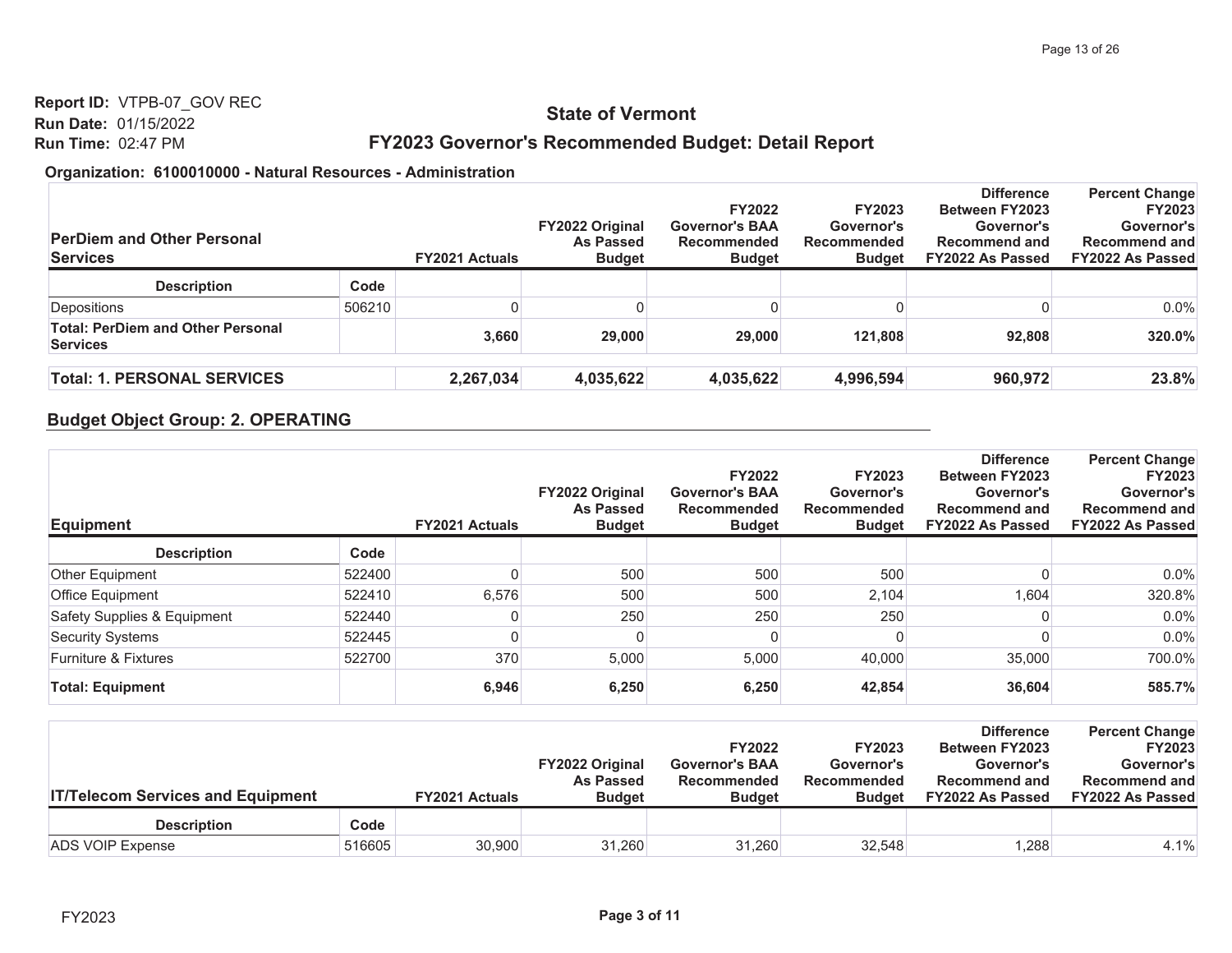## **State of Vermont**

## FY2023 Governor's Recommended Budget: Detail Report

| <b>IT/Telecom Services and Equipment</b>                  |        | <b>FY2021 Actuals</b> | FY2022 Original<br><b>As Passed</b><br><b>Budget</b> | <b>FY2022</b><br><b>Governor's BAA</b><br><b>Recommended</b><br><b>Budget</b> | <b>FY2023</b><br>Governor's<br>Recommended<br><b>Budget</b> | <b>Difference</b><br><b>Between FY2023</b><br>Governor's<br><b>Recommend and</b><br>FY2022 As Passed | <b>Percent Change</b><br><b>FY2023</b><br>Governor's<br><b>Recommend and</b><br>FY2022 As Passed |
|-----------------------------------------------------------|--------|-----------------------|------------------------------------------------------|-------------------------------------------------------------------------------|-------------------------------------------------------------|------------------------------------------------------------------------------------------------------|--------------------------------------------------------------------------------------------------|
| <b>Description</b>                                        | Code   |                       |                                                      |                                                                               |                                                             |                                                                                                      |                                                                                                  |
| Telecom-Telephone Services                                | 516652 | <sup>0</sup>          | ∩                                                    |                                                                               | <sup>n</sup>                                                |                                                                                                      | 0.0%                                                                                             |
| <b>Telecom-Conf Calling Services</b>                      | 516658 | 991                   | 480                                                  | 480                                                                           | 860                                                         | 380                                                                                                  | 79.2%                                                                                            |
| Telecom-Wireless Phone Service                            | 516659 | 9,233                 | 19,020                                               | 19,020                                                                        | 21,660                                                      | 2,640                                                                                                | 13.9%                                                                                            |
| ADS Enterp App Supp SOV Emp Exp                           | 516660 | 38,198                | 49,798                                               | 49,798                                                                        | 62,468                                                      | 12,670                                                                                               | 25.4%                                                                                            |
| ADS App Support SOV Emp Exp                               | 516661 | 0                     | O                                                    |                                                                               |                                                             |                                                                                                      | 0.0%                                                                                             |
| ADS End User Computing Exp.                               | 516662 | 33,037                | 56,060                                               | 56,060                                                                        | 61,648                                                      | 5,588                                                                                                | 10.0%                                                                                            |
| It Intsyccost-Vision/Isdassess                            | 516671 | 20,797                | 19,925                                               | 19,925                                                                        | 28,631                                                      | 8,706                                                                                                | 43.7%                                                                                            |
| ADS Centrex Exp.                                          | 516672 | 3,718                 | 4,000                                                | 4,000                                                                         | 4,500                                                       | 500                                                                                                  | 12.5%                                                                                            |
| ADS Allocation Exp.                                       | 516685 | 25,806                | 24,485                                               | 24,485                                                                        | 39,793                                                      | 15,308                                                                                               | 62.5%                                                                                            |
| Hw - Computer Peripherals                                 | 522201 | 5,564                 | O                                                    |                                                                               |                                                             |                                                                                                      | 0.0%                                                                                             |
| Hardware - Desktop & Laptop Pc                            | 522216 | 10,415                | 20,500                                               | 20,500                                                                        | 26,500                                                      | 6,000                                                                                                | 29.3%                                                                                            |
| Hw - Printers, Copiers, Scanners                          | 522217 | 0                     | 17,000                                               | 17,000                                                                        | 17,000                                                      |                                                                                                      | 0.0%                                                                                             |
| <b>Hw-Personal Mobile Devices</b>                         | 522258 | 66                    | 2,340                                                | 2,340                                                                         | 2,340                                                       |                                                                                                      | 0.0%                                                                                             |
| Hw-Video Conferencing                                     | 522260 | 5,052                 |                                                      |                                                                               |                                                             |                                                                                                      | 0.0%                                                                                             |
| Software-Application Development                          | 522283 | 243                   | O                                                    |                                                                               |                                                             |                                                                                                      | 0.0%                                                                                             |
| Software - Desktop                                        | 522286 | 0                     | 500                                                  | 500                                                                           | 500                                                         |                                                                                                      | 0.0%                                                                                             |
| <b>Total: IT/Telecom Services and</b><br><b>Equipment</b> |        | 184,021               | 245,368                                              | 245,368                                                                       | 298,448                                                     | 53,080                                                                                               | 21.6%                                                                                            |

| <b>IT Repair and Maintenance Services</b> |        | <b>FY2021 Actuals</b> | <b>FY2022 Original</b><br><b>As Passed</b><br><b>Budget</b> | <b>FY2022</b><br><b>Governor's BAA</b><br>Recommended<br><b>Budget</b> | <b>FY2023</b><br>Governor's<br>Recommended<br><b>Budget</b> | <b>Difference</b><br><b>Between FY2023</b><br>Governor's<br><b>Recommend and</b><br>FY2022 As Passed | <b>Percent Change</b><br><b>FY2023</b><br>Governor's<br><b>Recommend and</b><br><b>FY2022 As Passed</b> |
|-------------------------------------------|--------|-----------------------|-------------------------------------------------------------|------------------------------------------------------------------------|-------------------------------------------------------------|------------------------------------------------------------------------------------------------------|---------------------------------------------------------------------------------------------------------|
| <b>Description</b>                        | Code   |                       |                                                             |                                                                        |                                                             |                                                                                                      |                                                                                                         |
| Hardware-Rep&Maint-Desk Lap PC            | 513037 |                       |                                                             |                                                                        |                                                             |                                                                                                      | $0.0\%$                                                                                                 |
| Software-Rep&Maint-ApplicaSupp            | 513050 |                       |                                                             |                                                                        |                                                             |                                                                                                      | $0.0\%$                                                                                                 |
| Software-Repair&Maint-Servers             | 513056 |                       |                                                             |                                                                        |                                                             |                                                                                                      | $0.0\%$                                                                                                 |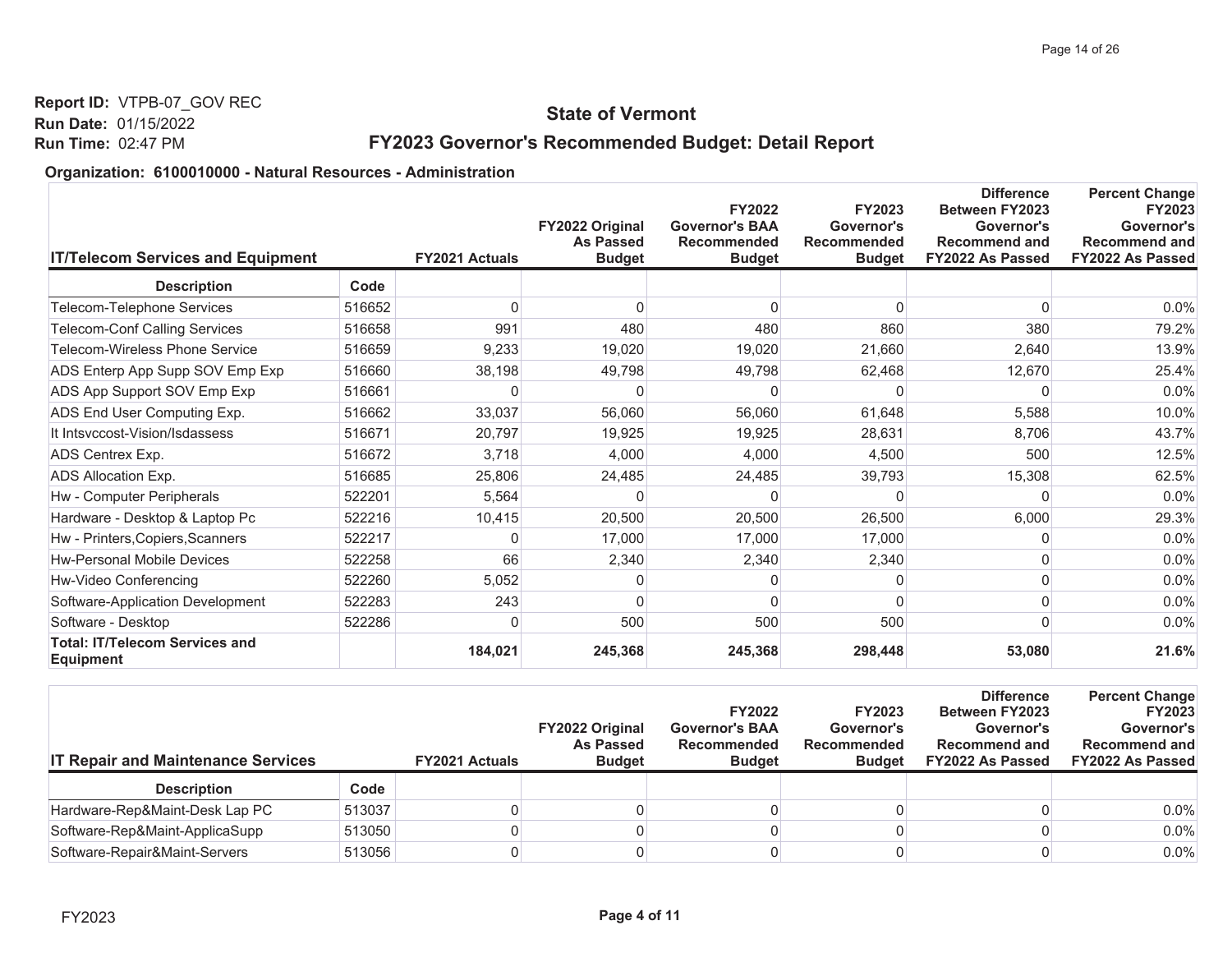## **State of Vermont**

## FY2023 Governor's Recommended Budget: Detail Report

| <b>IT Repair and Maintenance Services</b>                  |        | <b>FY2021 Actuals</b> | <b>FY2022 Original</b><br><b>As Passed</b><br><b>Budget</b> | <b>FY2022</b><br><b>Governor's BAA</b><br>Recommended<br><b>Budget</b> | <b>FY2023</b><br>Governor's<br>Recommended<br><b>Budget</b> | <b>Difference</b><br><b>Between FY2023</b><br>Governor's<br><b>Recommend and</b><br>FY2022 As Passed | <b>Percent Change</b><br><b>FY2023</b><br>Governor's<br><b>Recommend and</b><br><b>FY2022 As Passed</b> |
|------------------------------------------------------------|--------|-----------------------|-------------------------------------------------------------|------------------------------------------------------------------------|-------------------------------------------------------------|------------------------------------------------------------------------------------------------------|---------------------------------------------------------------------------------------------------------|
| <b>Description</b>                                         | Code   |                       |                                                             |                                                                        |                                                             |                                                                                                      |                                                                                                         |
| Software-Repair&Maint-Desktop                              | 513058 | 4.965                 | 6.200                                                       | 6.200                                                                  | 6.200                                                       |                                                                                                      | $0.0\%$                                                                                                 |
| <b>Total: IT Repair and Maintenance</b><br><b>Services</b> |        | 4,965                 | 6,200                                                       | 6,200                                                                  | 6,200                                                       |                                                                                                      | $0.0\%$                                                                                                 |

| <b>Other Operating Expenses</b>        |        | <b>FY2021 Actuals</b> | <b>FY2022 Original</b><br><b>As Passed</b><br><b>Budget</b> | <b>FY2022</b><br><b>Governor's BAA</b><br>Recommended<br><b>Budget</b> | <b>FY2023</b><br>Governor's<br>Recommended<br><b>Budget</b> | <b>Difference</b><br><b>Between FY2023</b><br>Governor's<br><b>Recommend and</b><br>FY2022 As Passed | <b>Percent Change</b><br><b>FY2023</b><br>Governor's<br><b>Recommend and</b><br><b>FY2022 As Passed</b> |
|----------------------------------------|--------|-----------------------|-------------------------------------------------------------|------------------------------------------------------------------------|-------------------------------------------------------------|------------------------------------------------------------------------------------------------------|---------------------------------------------------------------------------------------------------------|
| <b>Description</b>                     | Code   |                       |                                                             |                                                                        |                                                             |                                                                                                      |                                                                                                         |
| Single Audit Allocation                | 523620 | 7.188                 | 2.297                                                       | 2.297                                                                  | 1.911                                                       | (386)                                                                                                | $-16.8%$                                                                                                |
| Registration & Identification          | 523640 | 20                    | 150                                                         | 150                                                                    | 150                                                         |                                                                                                      | $0.0\%$                                                                                                 |
| <b>Total: Other Operating Expenses</b> |        | 7,208                 | 2,447                                                       | 2,447                                                                  | 2,061                                                       | (386)                                                                                                | $-15.8%$                                                                                                |

| <b>Other Rental</b>          |        | <b>FY2021 Actuals</b> | <b>FY2022 Original</b><br><b>As Passed</b><br><b>Budget</b> | <b>FY2022</b><br><b>Governor's BAA</b><br><b>Recommended</b><br><b>Budget</b> | <b>FY2023</b><br>Governor's<br>Recommended<br><b>Budget</b> | <b>Difference</b><br><b>Between FY2023</b><br>Governor's<br><b>Recommend and</b><br>FY2022 As Passed | <b>Percent Change</b><br><b>FY2023</b><br>Governor's<br><b>Recommend and</b><br><b>FY2022 As Passed</b> |
|------------------------------|--------|-----------------------|-------------------------------------------------------------|-------------------------------------------------------------------------------|-------------------------------------------------------------|------------------------------------------------------------------------------------------------------|---------------------------------------------------------------------------------------------------------|
| <b>Description</b>           | Code   |                       |                                                             |                                                                               |                                                             |                                                                                                      |                                                                                                         |
| Rental - Auto                | 514550 | 1,255                 | 6,000                                                       | 6,000                                                                         | 6,000                                                       |                                                                                                      | $0.0\%$                                                                                                 |
| Rent-Heavy Eq-Trks&Constr Eq | 514600 |                       | 750                                                         | 750                                                                           | 750                                                         |                                                                                                      | 0.0%                                                                                                    |
| Rental - Office Equipment    | 514650 | 4,125                 | 5,000                                                       | 5,000                                                                         | 5,100                                                       | 100                                                                                                  | 2.0%                                                                                                    |
| Rental - Other               | 515000 | 0                     | 1,200                                                       | 1,200                                                                         | 1,350                                                       | 150                                                                                                  | 12.5%                                                                                                   |
| <b>Total: Other Rental</b>   |        | 5,380                 | 12,950                                                      | 12,950                                                                        | 13,200                                                      | 250                                                                                                  | 1.9%                                                                                                    |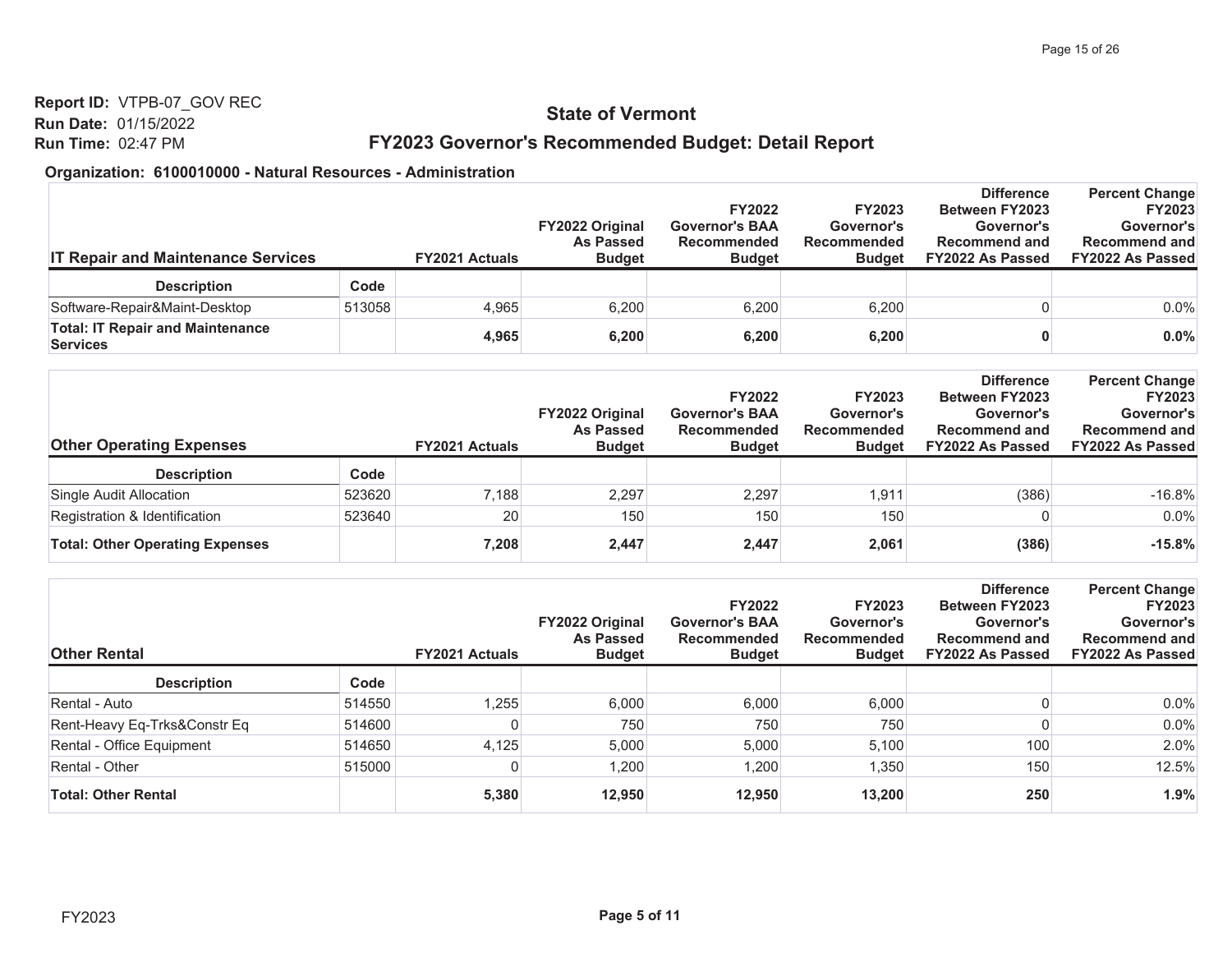## **State of Vermont**

## FY2023 Governor's Recommended Budget: Detail Report

| <b>Other Purchased Services</b>        |        | FY2021 Actuals | FY2022 Original<br><b>As Passed</b><br><b>Budget</b> | <b>FY2022</b><br><b>Governor's BAA</b><br><b>Recommended</b><br><b>Budget</b> | <b>FY2023</b><br>Governor's<br>Recommended<br><b>Budget</b> | <b>Difference</b><br>Between FY2023<br>Governor's<br><b>Recommend and</b><br>FY2022 As Passed | <b>Percent Change</b><br>FY2023<br>Governor's<br><b>Recommend and</b><br>FY2022 As Passed |
|----------------------------------------|--------|----------------|------------------------------------------------------|-------------------------------------------------------------------------------|-------------------------------------------------------------|-----------------------------------------------------------------------------------------------|-------------------------------------------------------------------------------------------|
| <b>Description</b>                     | Code   |                |                                                      |                                                                               |                                                             |                                                                                               |                                                                                           |
| Insurance Other Than Empl Bene         | 516000 | 2,678          | 2,688                                                | 2,688                                                                         | 4,149                                                       | 1,461                                                                                         | 54.4%                                                                                     |
| Insurance - General Liability          | 516010 | 8,698          | 8.409                                                | 8,409                                                                         | 11,598                                                      | 3,189                                                                                         | 37.9%                                                                                     |
| Dues                                   | 516500 | 3,091          | 3.000                                                | 3,000                                                                         | 3,200                                                       | 200                                                                                           | 6.7%                                                                                      |
| Licenses                               | 516550 | 1,172          | 2.775                                                | 2,775                                                                         | 2,775                                                       | O                                                                                             | 0.0%                                                                                      |
| Advertising-Web                        | 516814 | 2,475          | 2,850                                                | 2,850                                                                         | 2,850                                                       |                                                                                               | 0.0%                                                                                      |
| Advertising - Job Vacancies            | 516820 | 434            | $\Omega$                                             | 0                                                                             | $\Omega$                                                    |                                                                                               | 0.0%                                                                                      |
| Trade Shows & Events                   | 516870 | 0              | 2,250                                                | 2,250                                                                         | 2,250                                                       | 0                                                                                             | 0.0%                                                                                      |
| Printing and Binding                   | 517000 | $\mathbf{0}$   | $\Omega$                                             | $\Omega$                                                                      | 0                                                           | 0                                                                                             | 0.0%                                                                                      |
| Printing & Binding-Bgs Copy Ct         | 517005 | $\Omega$       | $\Omega$                                             |                                                                               | 0                                                           | U                                                                                             | 0.0%                                                                                      |
| Registration For Meetings&Conf         | 517100 | 969            | 5,575                                                | 5,575                                                                         | 8,100                                                       | 2,525                                                                                         | 45.3%                                                                                     |
| Training - Info Tech                   | 517110 | $\Omega$       | 1,450                                                | 1,450                                                                         | 2,050                                                       | 600                                                                                           | 41.4%                                                                                     |
| Empl Train & Background Checks         | 517120 | 9.685          | 9.200                                                | 9,200                                                                         | 10,350                                                      | 1,150                                                                                         | 12.5%                                                                                     |
| Postage                                | 517200 | 3,321          | 2,500                                                | 2,500                                                                         | 2,500                                                       |                                                                                               | 0.0%                                                                                      |
| Freight & Express Mail                 | 517300 | 13             | $\Omega$                                             |                                                                               | 0                                                           |                                                                                               | 0.0%                                                                                      |
| Instate Conf, Meetings, Etc            | 517400 | 300            | $\Omega$                                             |                                                                               | 0                                                           | በ                                                                                             | 0.0%                                                                                      |
| Outside Conf, Meetings, Etc            | 517500 | $\Omega$       | $\Omega$                                             |                                                                               | $\Omega$                                                    | 0                                                                                             | 0.0%                                                                                      |
| <b>Other Purchased Services</b>        | 519000 | 12,000         | 30,319                                               | 30,319                                                                        | 23,000                                                      | (7, 319)                                                                                      | $-24.1%$                                                                                  |
| <b>Human Resources Services</b>        | 519006 | 13,134         | 22,875                                               | 22,875                                                                        | 61,665                                                      | 38,790                                                                                        | 169.6%                                                                                    |
| <b>Moving State Agencies</b>           | 519040 | 4,561          | 1,000                                                | 1,000                                                                         | 1,000                                                       | ∩                                                                                             | 0.0%                                                                                      |
| <b>Total: Other Purchased Services</b> |        | 62,532         | 94,891                                               | 94,891                                                                        | 135,487                                                     | 40,596                                                                                        | 42.8%                                                                                     |

|                                 |                       |                        |                       |               | <b>Difference</b>     | <b>Percent Change</b>   |
|---------------------------------|-----------------------|------------------------|-----------------------|---------------|-----------------------|-------------------------|
|                                 |                       |                        | <b>FY2022</b>         | <b>FY2023</b> | <b>Between FY2023</b> | <b>FY2023</b>           |
|                                 |                       | <b>FY2022 Original</b> | <b>Governor's BAA</b> | Governor's    | Governor's            | Governor's              |
|                                 |                       | <b>As Passed</b>       | Recommended           | Recommended   | <b>Recommend and</b>  | Recommend and           |
| <b>Property and Maintenance</b> | <b>FY2021 Actuals</b> | <b>Budget</b>          | <b>Budget</b>         | <b>Budget</b> | FY2022 As Passed      | <b>FY2022 As Passed</b> |
| <b>Description</b>              | Code                  |                        |                       |               |                       |                         |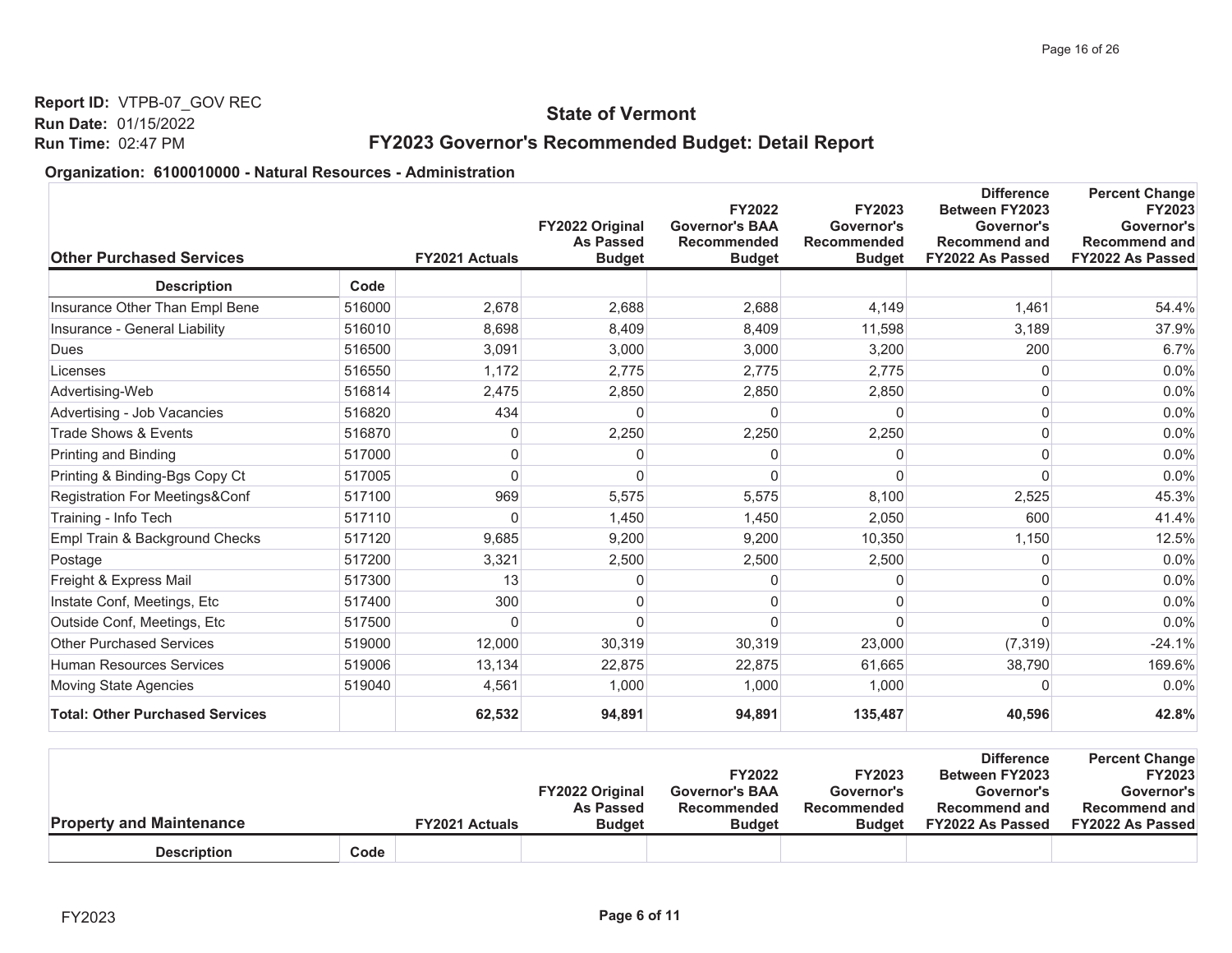## **State of Vermont**

## FY2023 Governor's Recommended Budget: Detail Report

| <b>Property and Maintenance</b>        |        | FY2021 Actuals | FY2022 Original<br><b>As Passed</b><br><b>Budget</b> | <b>FY2022</b><br><b>Governor's BAA</b><br><b>Recommended</b><br><b>Budget</b> | <b>FY2023</b><br>Governor's<br><b>Recommended</b><br><b>Budget</b> | <b>Difference</b><br><b>Between FY2023</b><br>Governor's<br><b>Recommend and</b><br>FY2022 As Passed | <b>Percent Change</b><br><b>FY2023</b><br>Governor's<br><b>Recommend and</b><br>FY2022 As Passed |
|----------------------------------------|--------|----------------|------------------------------------------------------|-------------------------------------------------------------------------------|--------------------------------------------------------------------|------------------------------------------------------------------------------------------------------|--------------------------------------------------------------------------------------------------|
| <b>Description</b>                     | Code   |                |                                                      |                                                                               |                                                                    |                                                                                                      |                                                                                                  |
| Water/Sewer                            | 510000 | 1,372          | 1,500                                                | 1,500                                                                         | 1,750                                                              | 250                                                                                                  | 16.7%                                                                                            |
| Disposal                               | 510200 | 2,303          | $\Omega$                                             |                                                                               | O                                                                  | O                                                                                                    | 0.0%                                                                                             |
| Rubbish Removal                        | 510210 | 6,223          | 5,500                                                | 5,500                                                                         | 6,000                                                              | 500                                                                                                  | 9.1%                                                                                             |
| Recycling                              | 510220 | 265            | 450                                                  | 450                                                                           | 450                                                                | 0                                                                                                    | 0.0%                                                                                             |
| Snow Removal                           | 510300 | 0              | 500                                                  | 500                                                                           | 500                                                                | O                                                                                                    | 0.0%                                                                                             |
| Custodial                              | 510400 | 69,789         | 58,003                                               | 58,003                                                                        | 60,650                                                             | 2,647                                                                                                | 4.6%                                                                                             |
| <b>Other Property Mgmt Services</b>    | 510500 | 975            | 3,500                                                | 3,500                                                                         | 3,500                                                              |                                                                                                      | 0.0%                                                                                             |
| Repair & Maint - Buildings             | 512000 | 0              | 5,000                                                | 5,000                                                                         | 5,000                                                              |                                                                                                      | 0.0%                                                                                             |
| Plumbing & Heating Systems             | 512010 | 220            | 2,000                                                | 2,000                                                                         | 2,000                                                              | O                                                                                                    | 0.0%                                                                                             |
| Rep & Maint - Motor Vehicles           | 512300 | 210            | 500                                                  | 500                                                                           | 500                                                                | O                                                                                                    | 0.0%                                                                                             |
| Rep&Maint-Grds & Constr Equip          | 512400 | 50             | 500                                                  | 500                                                                           | 500                                                                | 0                                                                                                    | 0.0%                                                                                             |
| Repair&Maint-Non-Info Tech Equ         | 513100 | 5,267          | 16,000                                               | 16,000                                                                        | 16,000                                                             |                                                                                                      | 0.0%                                                                                             |
| Other Repair & Maint Serv              | 513200 | 3,996          | 1,100                                                | 1,100                                                                         | 1,100                                                              |                                                                                                      | 0.0%                                                                                             |
| Repair&Maint-Property/Grounds          | 513210 | 0              | 400                                                  | 400                                                                           | 400                                                                | 0                                                                                                    | 0.0%                                                                                             |
| Prop-Bldg&Lsehold Infra Improv         | 522800 | 8,000          | 8,000                                                | 8,000                                                                         | 8,000                                                              | ი                                                                                                    | 0.0%                                                                                             |
| <b>Total: Property and Maintenance</b> |        | 98,670         | 102,953                                              | 102,953                                                                       | 106,350                                                            | 3,397                                                                                                | 3.3%                                                                                             |

| <b>Property Rental</b>         |        | <b>FY2021 Actuals</b> | <b>FY2022 Original</b><br><b>As Passed</b><br><b>Budget</b> | <b>FY2022</b><br><b>Governor's BAA</b><br>Recommended<br><b>Budget</b> | <b>FY2023</b><br>Governor's<br>Recommended<br><b>Budget</b> | <b>Difference</b><br><b>Between FY2023</b><br>Governor's<br><b>Recommend and</b><br>FY2022 As Passed | <b>Percent Change</b><br><b>FY2023</b><br>Governor's<br><b>Recommend and</b><br><b>FY2022 As Passed</b> |
|--------------------------------|--------|-----------------------|-------------------------------------------------------------|------------------------------------------------------------------------|-------------------------------------------------------------|------------------------------------------------------------------------------------------------------|---------------------------------------------------------------------------------------------------------|
| <b>Description</b>             | Code   |                       |                                                             |                                                                        |                                                             |                                                                                                      |                                                                                                         |
| Rent Land & Bldgs-Office Space | 514000 | 543.617               | 619,943                                                     | 619,943                                                                | 621,954                                                     | 2,011                                                                                                | 0.3%                                                                                                    |
| Rent Land&Bldgs-Non-Office     | 514010 |                       | 5,000                                                       | 5,000                                                                  | 5,000                                                       |                                                                                                      | $0.0\%$                                                                                                 |
| Fee-For-Space Charge           | 515010 |                       |                                                             |                                                                        |                                                             |                                                                                                      | $0.0\%$                                                                                                 |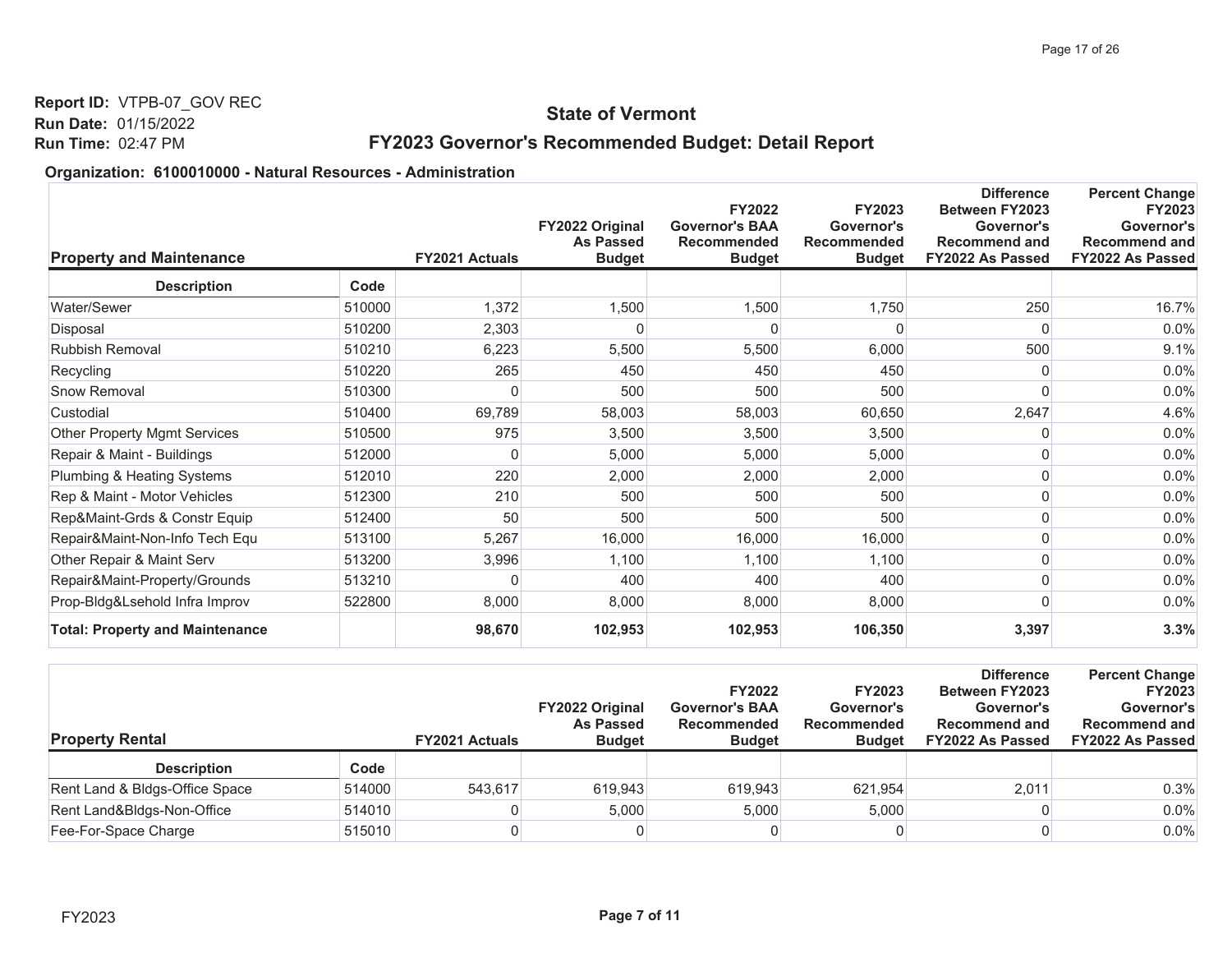## **State of Vermont**

## FY2023 Governor's Recommended Budget: Detail Report

|                               |                       | <b>FY2022 Original</b><br><b>As Passed</b> | <b>FY2022</b><br><b>Governor's BAA</b><br>Recommended | <b>FY2023</b><br>Governor's<br>Recommended | <b>Difference</b><br><b>Between FY2023</b><br>Governor's<br><b>Recommend and</b> | <b>Percent Change</b><br><b>FY2023</b><br>Governor's<br><b>Recommend and</b> |
|-------------------------------|-----------------------|--------------------------------------------|-------------------------------------------------------|--------------------------------------------|----------------------------------------------------------------------------------|------------------------------------------------------------------------------|
| <b>Property Rental</b>        | <b>FY2021 Actuals</b> | <b>Budget</b>                              | <b>Budget</b>                                         | <b>Budget</b>                              | FY2022 As Passed                                                                 | <b>FY2022 As Passed</b>                                                      |
| <b>Description</b>            | Code                  |                                            |                                                       |                                            |                                                                                  |                                                                              |
| <b>Total: Property Rental</b> | 543,617               | 624.943                                    | 624,943                                               | 626,954                                    | 2,011                                                                            | 0.3%                                                                         |

|                                      |        |                | FY2022 Original<br><b>As Passed</b> | <b>FY2022</b><br><b>Governor's BAA</b><br><b>Recommended</b> | <b>FY2023</b><br>Governor's<br><b>Recommended</b> | <b>Difference</b><br>Between FY2023<br>Governor's<br><b>Recommend and</b> | <b>Percent Change</b><br><b>FY2023</b><br>Governor's<br><b>Recommend and</b> |
|--------------------------------------|--------|----------------|-------------------------------------|--------------------------------------------------------------|---------------------------------------------------|---------------------------------------------------------------------------|------------------------------------------------------------------------------|
| <b>Supplies</b>                      |        | FY2021 Actuals | <b>Budget</b>                       | <b>Budget</b>                                                | <b>Budget</b>                                     | FY2022 As Passed                                                          | FY2022 As Passed                                                             |
| <b>Description</b>                   | Code   |                |                                     |                                                              |                                                   |                                                                           |                                                                              |
| <b>Office Supplies</b>               | 520000 | 7,204          | 8,801                               | 8,801                                                        | 10,440                                            | 1,639                                                                     | 18.6%                                                                        |
| <b>Stationary &amp; Envelopes</b>    | 520015 | 74             | n                                   |                                                              |                                                   |                                                                           | 0.0%                                                                         |
| Vehicle & Equip Supplies&Fuel        | 520100 | $\pmb{0}$      | 200                                 | 200                                                          | 200                                               |                                                                           | 0.0%                                                                         |
| Gasoline                             | 520110 | 0              | 600                                 | 600                                                          | 600                                               |                                                                           | 0.0%                                                                         |
| <b>Building Maintenance Supplies</b> | 520200 | 555            | 2,700                               | 2,700                                                        | 2,700                                             |                                                                           | 0.0%                                                                         |
| Plumbing, Heating & Vent             | 520210 | 0              | n                                   |                                                              |                                                   |                                                                           | 0.0%                                                                         |
| <b>Small Tools</b>                   | 520220 | 531            | 100                                 | 100                                                          | 150                                               | 50                                                                        | 50.0%                                                                        |
| <b>Electrical Supplies</b>           | 520230 | 15             | 300                                 | 300                                                          | 250                                               | (50)                                                                      | $-16.7%$                                                                     |
| <b>Other General Supplies</b>        | 520500 | 283            | 250                                 | 250                                                          | 425                                               | 175                                                                       | 70.0%                                                                        |
| It & Data Processing Supplies        | 520510 | 443            | 1,500                               | 1,500                                                        | 1,500                                             |                                                                           | 0.0%                                                                         |
| Cloth & Clothing                     | 520520 | 0              | $\Omega$                            |                                                              | U                                                 |                                                                           | 0.0%                                                                         |
| <b>Work Boots &amp; Shoes</b>        | 520521 | 0              | 125                                 | 125                                                          | 125                                               |                                                                           | 0.0%                                                                         |
| <b>Educational Supplies</b>          | 520540 | $\mathbf 0$    | 0                                   | O                                                            | U                                                 |                                                                           | 0.0%                                                                         |
| Agric, Hort, Wildlife                | 520580 | $\Omega$       | $\cap$                              |                                                              |                                                   |                                                                           | 0.0%                                                                         |
| Fire, Protection & Safety            | 520590 | 200            | 1,080                               | 1,080                                                        | 1,140                                             | 60                                                                        | 5.6%                                                                         |
| Recognition/Awards                   | 520600 | $\mathbf 0$    | 500                                 | 500                                                          | 500                                               |                                                                           | 0.0%                                                                         |
| Food                                 | 520700 | 109            | 3,500                               | 3,500                                                        | 3,500                                             |                                                                           | 0.0%                                                                         |
| Water                                | 520712 | 36             | $\Omega$                            | U                                                            | $\Omega$                                          |                                                                           | 0.0%                                                                         |
| Natural Gas                          | 521000 | 3,598          | 5,000                               | 5,000                                                        | 5,000                                             |                                                                           | 0.0%                                                                         |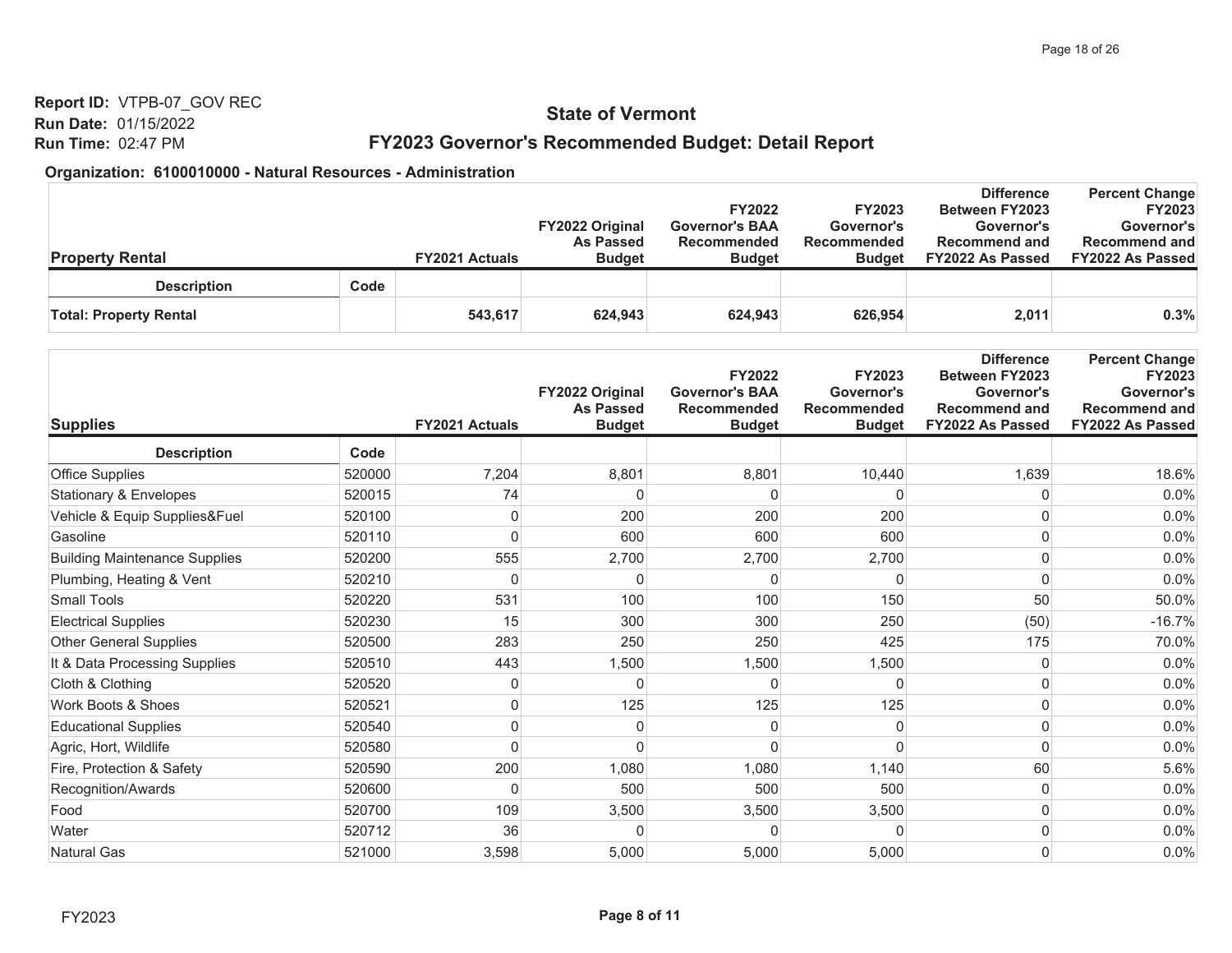## **State of Vermont**

## FY2023 Governor's Recommended Budget: Detail Report

| <b>Supplies</b>                          | <b>FY2021 Actuals</b> | <b>FY2022 Original</b><br><b>As Passed</b><br><b>Budget</b> | <b>FY2022</b><br><b>Governor's BAA</b><br><b>Recommended</b><br><b>Budget</b> | <b>FY2023</b><br>Governor's<br><b>Recommended</b><br><b>Budget</b> | <b>Difference</b><br><b>Between FY2023</b><br>Governor's<br><b>Recommend and</b><br>FY2022 As Passed | <b>Percent Change</b><br><b>FY2023</b><br>Governor's<br><b>Recommend and</b><br>FY2022 As Passed |
|------------------------------------------|-----------------------|-------------------------------------------------------------|-------------------------------------------------------------------------------|--------------------------------------------------------------------|------------------------------------------------------------------------------------------------------|--------------------------------------------------------------------------------------------------|
| <b>Description</b><br>Code               |                       |                                                             |                                                                               |                                                                    |                                                                                                      |                                                                                                  |
| Electricity<br>521100                    | 5,736                 | 8,000                                                       | 8,000                                                                         | 8,000                                                              |                                                                                                      | 0.0%                                                                                             |
| Electric Vehicle Charging Serv<br>521150 | 0                     |                                                             |                                                                               |                                                                    |                                                                                                      | 0.0%                                                                                             |
| Heating Oil #2 - Uncut<br>521220         | 2,604                 | 3,500                                                       | 3,500                                                                         | 3,750                                                              | 250                                                                                                  | 7.1%                                                                                             |
| Propane Gas<br>521320                    | 3,280                 | 5,000                                                       | 5,000                                                                         | 5,000                                                              |                                                                                                      | 0.0%                                                                                             |
| 521500<br>Books&Periodicals-Library/Educ | 0                     | 300                                                         | 300                                                                           | 300                                                                |                                                                                                      | 0.0%                                                                                             |
| 521510<br>Subscriptions                  | 0                     | 1,000                                                       | 1,000                                                                         | 1,000                                                              |                                                                                                      | 0.0%                                                                                             |
| Road Supplies and Materials<br>521600    | 950                   | 2,900                                                       | 2,900                                                                         | 2,900                                                              |                                                                                                      | 0.0%                                                                                             |
| Household, Facility&Lab Suppl<br>521800  | 536                   | 1,200                                                       | 1,200                                                                         | 1,200                                                              |                                                                                                      | 0.0%                                                                                             |
| Medical and Lab Supplies<br>521810       | 0                     |                                                             |                                                                               |                                                                    |                                                                                                      | 0.0%                                                                                             |
| Paper Products<br>521820                 | 9                     | 500                                                         | 500                                                                           | 500                                                                |                                                                                                      | 0.0%                                                                                             |
| <b>Total: Supplies</b>                   | 26,164                | 47,056                                                      | 47,056                                                                        | 49,180                                                             | 2,124                                                                                                | 4.5%                                                                                             |

| <b>Travel</b>                  |        | <b>FY2021 Actuals</b> | FY2022 Original<br><b>As Passed</b><br><b>Budget</b> | <b>FY2022</b><br><b>Governor's BAA</b><br><b>Recommended</b><br><b>Budget</b> | <b>FY2023</b><br>Governor's<br><b>Recommended</b><br><b>Budget</b> | <b>Difference</b><br><b>Between FY2023</b><br>Governor's<br><b>Recommend and</b><br><b>FY2022 As Passed</b> | <b>Percent Change</b><br><b>FY2023</b><br>Governor's<br><b>Recommend and</b><br>FY2022 As Passed |
|--------------------------------|--------|-----------------------|------------------------------------------------------|-------------------------------------------------------------------------------|--------------------------------------------------------------------|-------------------------------------------------------------------------------------------------------------|--------------------------------------------------------------------------------------------------|
| <b>Description</b>             | Code   |                       |                                                      |                                                                               |                                                                    |                                                                                                             |                                                                                                  |
| Travel-Inst-Auto Mileage-Emp   | 518000 | 363                   | 4.400                                                | 4,400                                                                         | 6,400                                                              | 2.000                                                                                                       | 45.5%                                                                                            |
| Travel-Inst-Other Transp-Emp   | 518010 |                       |                                                      |                                                                               |                                                                    |                                                                                                             | $0.0\%$                                                                                          |
| Travel-Inst-Meals-Emp          | 518020 |                       |                                                      |                                                                               |                                                                    |                                                                                                             | $0.0\%$                                                                                          |
| Travel-Inst-Lodging-Emp        | 518030 |                       |                                                      |                                                                               |                                                                    |                                                                                                             | $0.0\%$                                                                                          |
| Travel-Inst-Incidentals-Emp    | 518040 |                       | 250                                                  | 250                                                                           | 250                                                                |                                                                                                             | $0.0\%$                                                                                          |
| Conference - Instate - Emp     | 518050 |                       |                                                      |                                                                               |                                                                    |                                                                                                             | $0.0\%$                                                                                          |
| Travl-Inst-Auto Mileage-Nonemp | 518300 |                       | 34,000                                               | 34,000                                                                        | 34,000                                                             |                                                                                                             | $0.0\%$                                                                                          |
| Travel-Inst-Other Trans-Nonemp | 518310 |                       |                                                      |                                                                               |                                                                    |                                                                                                             | $0.0\%$                                                                                          |
| Travel-Outst-Auto Mileage-Emp  | 518500 |                       |                                                      |                                                                               |                                                                    |                                                                                                             | $0.0\%$                                                                                          |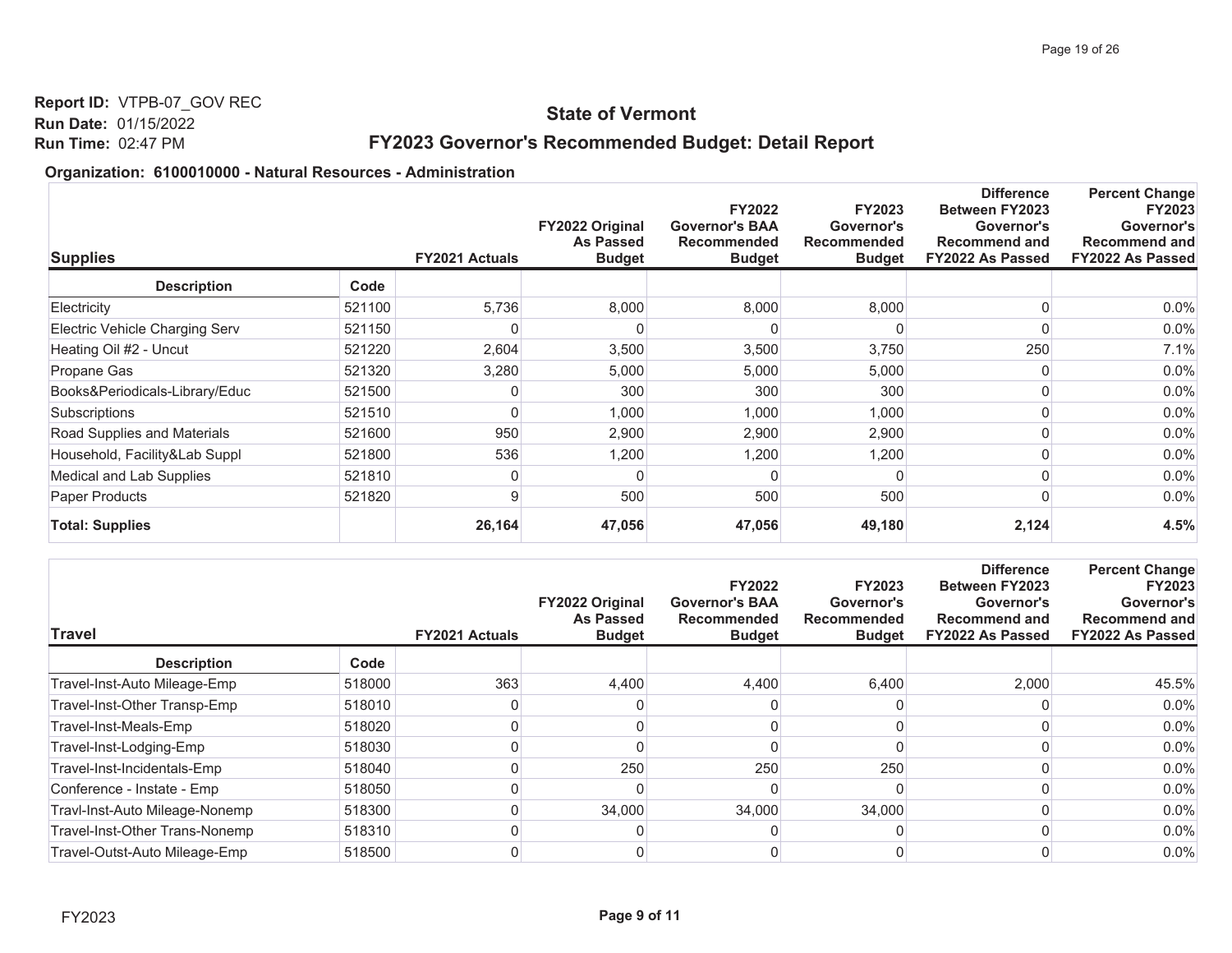#### **State of Vermont**

## FY2023 Governor's Recommended Budget: Detail Report

#### Organization: 6100010000 - Natural Resources - Administration

| Travel                       |        | <b>FY2021 Actuals</b> | <b>FY2022 Original</b><br>As Passed<br><b>Budget</b> | <b>FY2022</b><br><b>Governor's BAA</b><br>Recommended<br><b>Budget</b> | <b>FY2023</b><br>Governor's<br><b>Recommended</b><br><b>Budget</b> | <b>Difference</b><br><b>Between FY2023</b><br>Governor's<br><b>Recommend and</b><br><b>FY2022 As Passed</b> | <b>Percent Change</b><br><b>FY2023</b><br>Governor's<br><b>Recommend and</b><br><b>FY2022 As Passed</b> |
|------------------------------|--------|-----------------------|------------------------------------------------------|------------------------------------------------------------------------|--------------------------------------------------------------------|-------------------------------------------------------------------------------------------------------------|---------------------------------------------------------------------------------------------------------|
| <b>Description</b>           | Code   |                       |                                                      |                                                                        |                                                                    |                                                                                                             |                                                                                                         |
| Travel-Outst-Other Trans-Emp | 518510 | 0                     | 2,500                                                | 2,500                                                                  | 2,500                                                              |                                                                                                             | 0.0%                                                                                                    |
| Travel-Outst-Meals-Emp       | 518520 | 0                     | 1,000                                                | 1,000                                                                  | 1,000                                                              |                                                                                                             | 0.0%                                                                                                    |
| Travel-Outst-Lodging-Emp     | 518530 | 0                     | 4,000                                                | 4,000                                                                  | 4,000                                                              |                                                                                                             | 0.0%                                                                                                    |
| Travel-Outst-Incidentals-Emp | 518540 | 0                     | 400                                                  | 400                                                                    | 400                                                                |                                                                                                             | 0.0%                                                                                                    |
| <b>Total: Travel</b>         |        | 363                   | 46,550                                               | 46,550                                                                 | 48,550                                                             | 2,000                                                                                                       | 4.3%                                                                                                    |
| <b>Total: 2. OPERATING</b>   |        | 939,866               | 1,189,608                                            | 1,189,608                                                              | 1,329,284                                                          | 139,676                                                                                                     | 11.7%                                                                                                   |

#### **Budget Object Group: 3. GRANTS**

| <b>Grants Rollup</b>          |        | <b>FY2021 Actuals</b> |           |           | <b>FY2023</b><br>Governor's<br>Recommended<br><b>Budget</b> | <b>Difference</b><br><b>Between FY2023</b><br>Governor's<br><b>Recommend and</b><br><b>As Passed</b> | <b>Percent Change</b><br><b>FY2023</b><br>Governor's<br><b>Recommend and</b><br><b>As Passed</b> |
|-------------------------------|--------|-----------------------|-----------|-----------|-------------------------------------------------------------|------------------------------------------------------------------------------------------------------|--------------------------------------------------------------------------------------------------|
| <b>Description</b>            | Code   |                       |           |           |                                                             |                                                                                                      |                                                                                                  |
| Grants                        | 550220 | 10,480                |           |           |                                                             |                                                                                                      | $0.0\%$                                                                                          |
| Cooperative Agreement Payment | 550510 |                       |           |           |                                                             |                                                                                                      | 0.0%                                                                                             |
| <b>Total: Grants Rollup</b>   |        | 10,480                | 0         |           |                                                             |                                                                                                      | $0.0\%$                                                                                          |
| <b>Total: 3. GRANTS</b>       |        | 10,480                | 0         |           |                                                             |                                                                                                      | 0.0%                                                                                             |
| <b>Total Expenditures</b>     |        | 3,217,380             | 5,225,230 | 5,225,230 | 6,325,878                                                   | 1,100,648                                                                                            | 21.1%                                                                                            |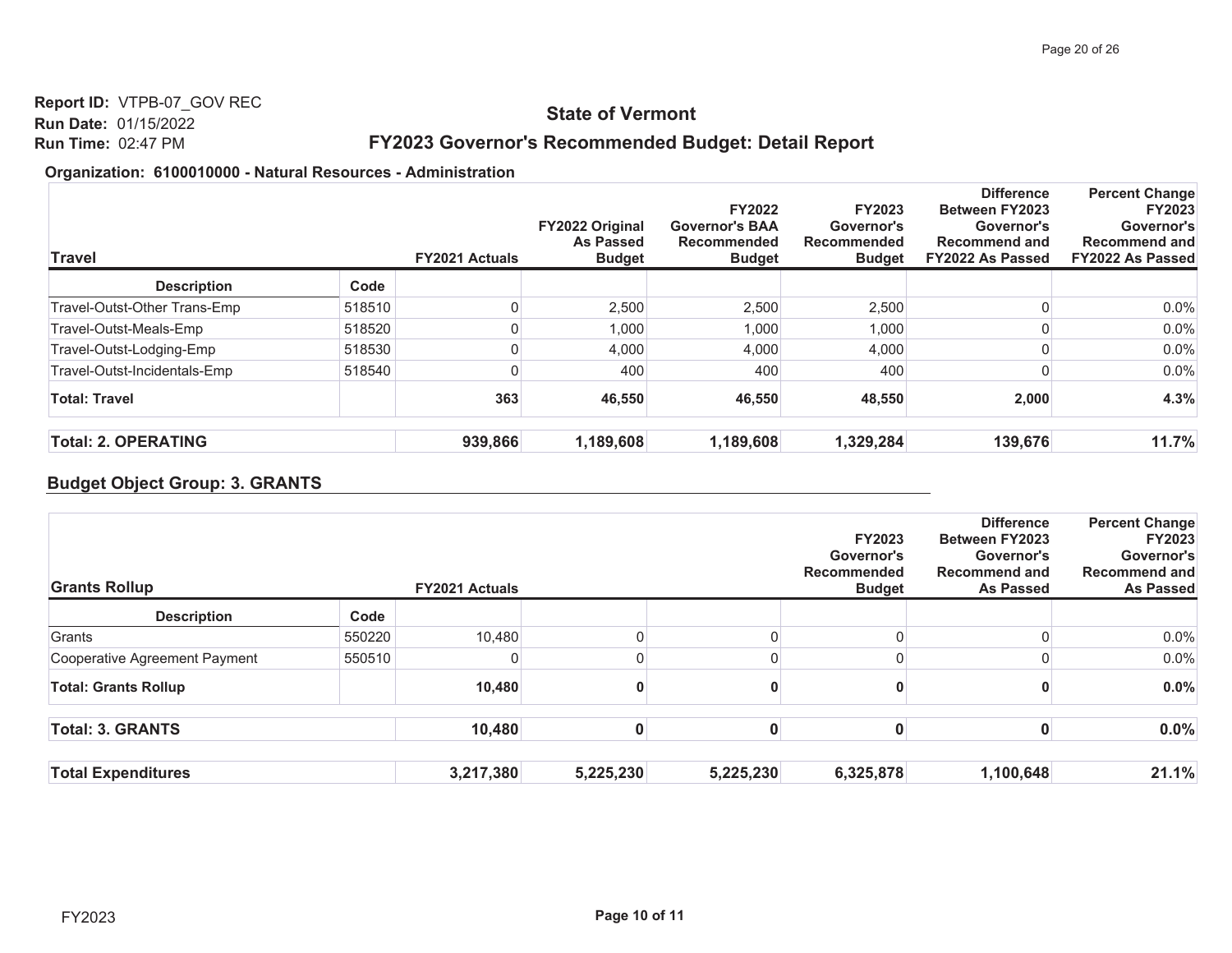#### **Report ID: VTPB-07\_GOV REC**

#### **State of Vermont**

#### **Run Date: 01/15/2022 Run Time: 02:47 PM**

#### FY2023 Governor's Recommended Budget: Detail Report

| <b>Fund Name</b>          | <b>Fund</b><br>Code | <b>FY2021 Actuals</b> | <b>FY2022 Original</b><br><b>As Passed</b><br><b>Budget</b> | <b>FY2022</b><br><b>Governor's BAA</b><br>Recommended<br><b>Budget</b> | <b>FY2023</b><br>Governor's<br>Recommended<br><b>Budget</b> | <b>Difference</b><br><b>Between FY2023</b><br>Governor's<br><b>Recommend and</b><br>FY2022 As Passed | <b>Percent Change</b><br><b>FY2023</b><br>Governor's<br><b>Recommend and</b><br><b>FY2022 As Passed</b> |
|---------------------------|---------------------|-----------------------|-------------------------------------------------------------|------------------------------------------------------------------------|-------------------------------------------------------------|------------------------------------------------------------------------------------------------------|---------------------------------------------------------------------------------------------------------|
| General Fund              | 10000               | 2,816,325             | 3,358,569                                                   | 3,358,569                                                              | 4,288,563                                                   | 929,994                                                                                              | 27.7%                                                                                                   |
| Act 250 Permit Fund       | 21260               | 163,432               | 212,259                                                     | 212,259                                                                | 246,275                                                     | 34,016                                                                                               | 16.0%                                                                                                   |
| Natural Resources Mgmnt   | 21475               | 159,801               | 377,875                                                     | 377,875                                                                | 434,710                                                     | 56,835                                                                                               | 15.0%                                                                                                   |
| Inter-Unit Transfers Fund | 21500               | 64.100                | 1,276,527                                                   | 1,276,527                                                              | 1,356,330                                                   | 79.803                                                                                               | 6.3%                                                                                                    |
| Coronavirus Relief Fund   | 22045               | 13.722                |                                                             |                                                                        |                                                             |                                                                                                      | 0.0%                                                                                                    |
| <b>Funds Total</b>        |                     | 3,217,380             | 5,225,230                                                   | 5,225,230                                                              | 6,325,878                                                   | 1,100,648                                                                                            | 21.1%                                                                                                   |

| -<br>זו ור | $\sim$<br>◡◡ |
|------------|--------------|
|            | .            |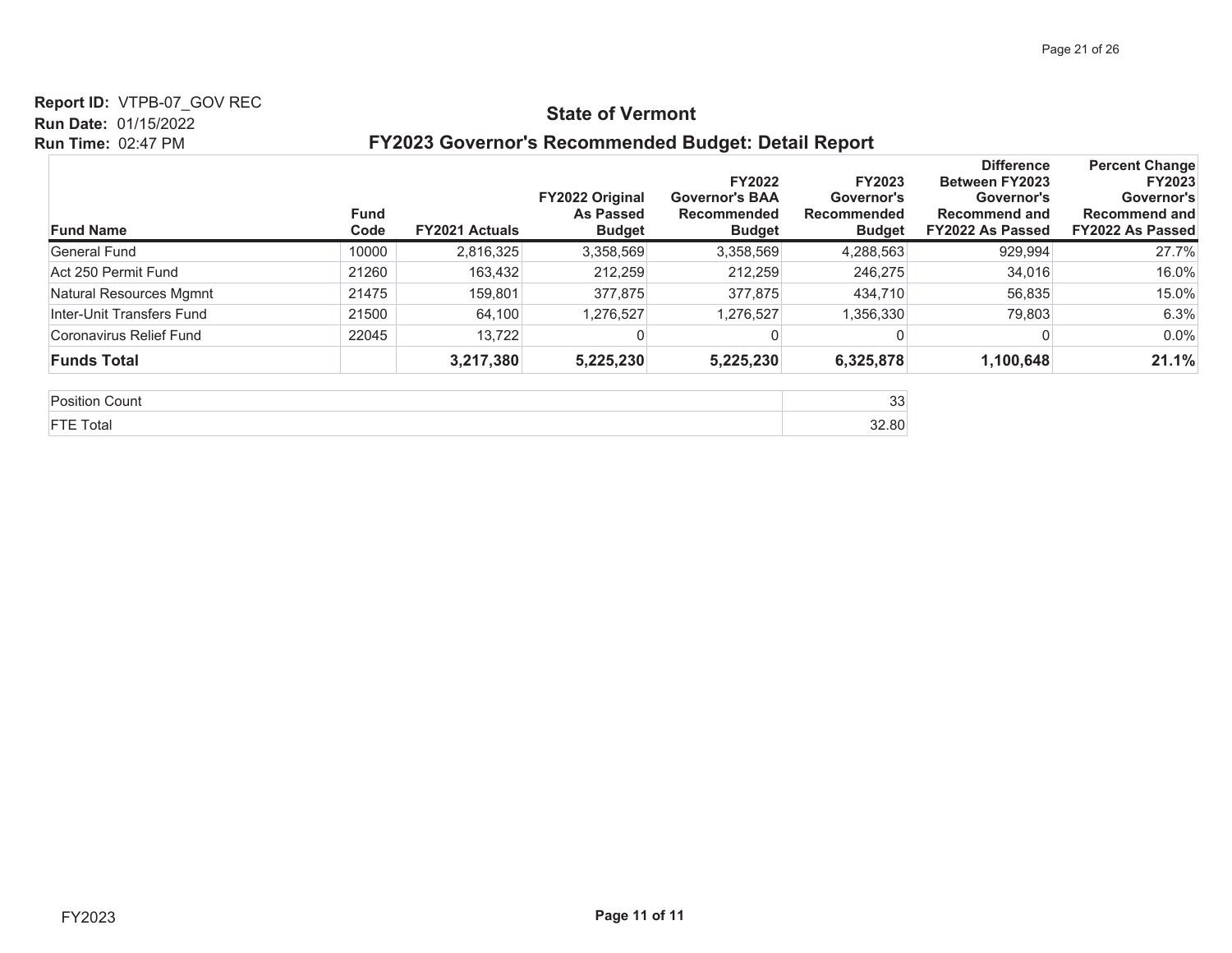**Report ID:** VTPB-14-POSITION\_SUMMARY **Run Date: 1/31/22 Run Time: 4:11 PM** 

#### **State of Vermont**

## **)<\*RYHUQRU V5HFRPPHQGHG%XGJHW Position Summary Report**

## **6100010000-Natural Resources - Administration**

| <b>Position</b><br><b>Number</b> | <b>Classification</b>                   | <b>FTE</b> | Count        |         | <b>Gross Salary State Benefits</b> | Federally<br><b>Mandated</b> | <b>Total</b> |
|----------------------------------|-----------------------------------------|------------|--------------|---------|------------------------------------|------------------------------|--------------|
| 630007                           | 089030 - Financial Specialist II        | 1.00       | $\mathbf{1}$ | 59,280  | 34,772                             | 4,535                        | 98,587       |
| 630009                           | 314400 - Parks Maintenance Technician   | 1.00       | $\mathbf{1}$ | 60,861  | 34,433                             | 4,655                        | 99,949       |
| 630019                           | 089400 - Administrative Srvcs Dir II    | 1.00       | $\mathbf{1}$ | 87,110  | 23,681                             | 6,664                        | 117,455      |
| 630020                           | 004700 - Program Technician I           | 1.00       | $\mathbf{1}$ | 59,405  | 25,669                             | 4,544                        | 89,618       |
| 630023                           | 089250 - Administrative Srvcs Cord IV   | 1.00       | 1            | 65,998  | 27,284                             | 5,049                        | 98,331       |
| 630027                           | 549800 - ANR Legal & Plan Prog Coord    | 1.00       | 1            | 53,747  | 24,188                             | 4,111                        | 82,046       |
| 630037                           | 089420 - Administrative Srvcs Dir IV    | 1.00       | $\mathbf{1}$ | 109,741 | 55,004                             | 8,395                        | 173,140      |
| 630046                           | 147601 - ANR Regulatory Policy Anal II  | 1.00       | $\mathbf{1}$ | 72,092  | 19,629                             | 5,514                        | 97,235       |
| 630075                           | 075000 - Natural Res Plning Dir         | 1.00       | $\mathbf{1}$ | 96,033  | 35,254                             | 7,348                        | 138,635      |
| 630076                           | 089020 - Financial Specialist I         | 1.00       |              | 49,005  | 32,101                             | 3,749                        | 84,855       |
| 630083                           | 148700 - ANR Senior Planner & Policy An | 1.00       | $\mathbf{1}$ | 79,310  | 39,980                             | 6,067                        | 125,357      |
| 630084                           | 147600 - ANR Regulatory Policy Analyst  | 1.00       |              | 72,509  | 38,334                             | 5,547                        | 116,390      |
| 630085                           | 145308 - Env Analyst V AC: General      | 1.00       | $\mathbf{1}$ | 63,960  | 26,860                             | 4,893                        | 95,713       |
| 630086                           | 015700 - Civil Rights DEI Env Just Co   | 1.00       | $\mathbf{1}$ | 69.638  | 28,230                             | 5,328                        | 103,196      |
| 637001                           | 90100A - Agency Secretary               | 1.00       | $\mathbf{1}$ | 154,149 | 18,020                             | 11,089                       | 183,258      |
| 637004                           | 91590E - Private Secretary              | 1.00       | 1            | 59,010  | 25,566                             | 4,515                        | 89,091       |
| 637007                           | 96500D - Deputy Secretary               | 1.00       | $\mathbf{1}$ | 127,483 | 43,484                             | 9,753                        | 180,720      |
| 637015                           | 95869E - Staff Attorney IV              | 1.00       | $\mathbf{1}$ | 90,272  | 42,983                             | 6,906                        | 140,161      |
| 637016                           | 95869E - Staff Attorney IV              | 1.00       | $\mathbf{1}$ | 88,920  | 46,226                             | 6,802                        | 141,948      |
| 637018                           | 95869E - Staff Attorney IV              | 1.00       | $\mathbf{1}$ | 103,049 | 53,253                             | 7,884                        | 164,186      |
| 637019                           | 95871E - General Counsel II             | 1.00       | $\mathbf{1}$ | 121,492 | 58,079                             | 9,295                        | 188,866      |
| 637022                           | 95868E - Staff Attorney III             | 1.00       | 1            | 93,246  | 34,528                             | 7,134                        | 134,908      |
| 637024                           | 95360E - Principal Assistant            | 1.00       | $\mathbf{1}$ | 90,064  | 49,854                             | 6,890                        | 146,808      |
| 637025                           | 95870E - General Counsel I              | 1.00       | 1            | 115,690 | 32,859                             | 8,851                        | 157,400      |
| 637026                           | 95870E - General Counsel I              | 1.00       |              | 115,710 | 32,861                             | 8,852                        | 157,423      |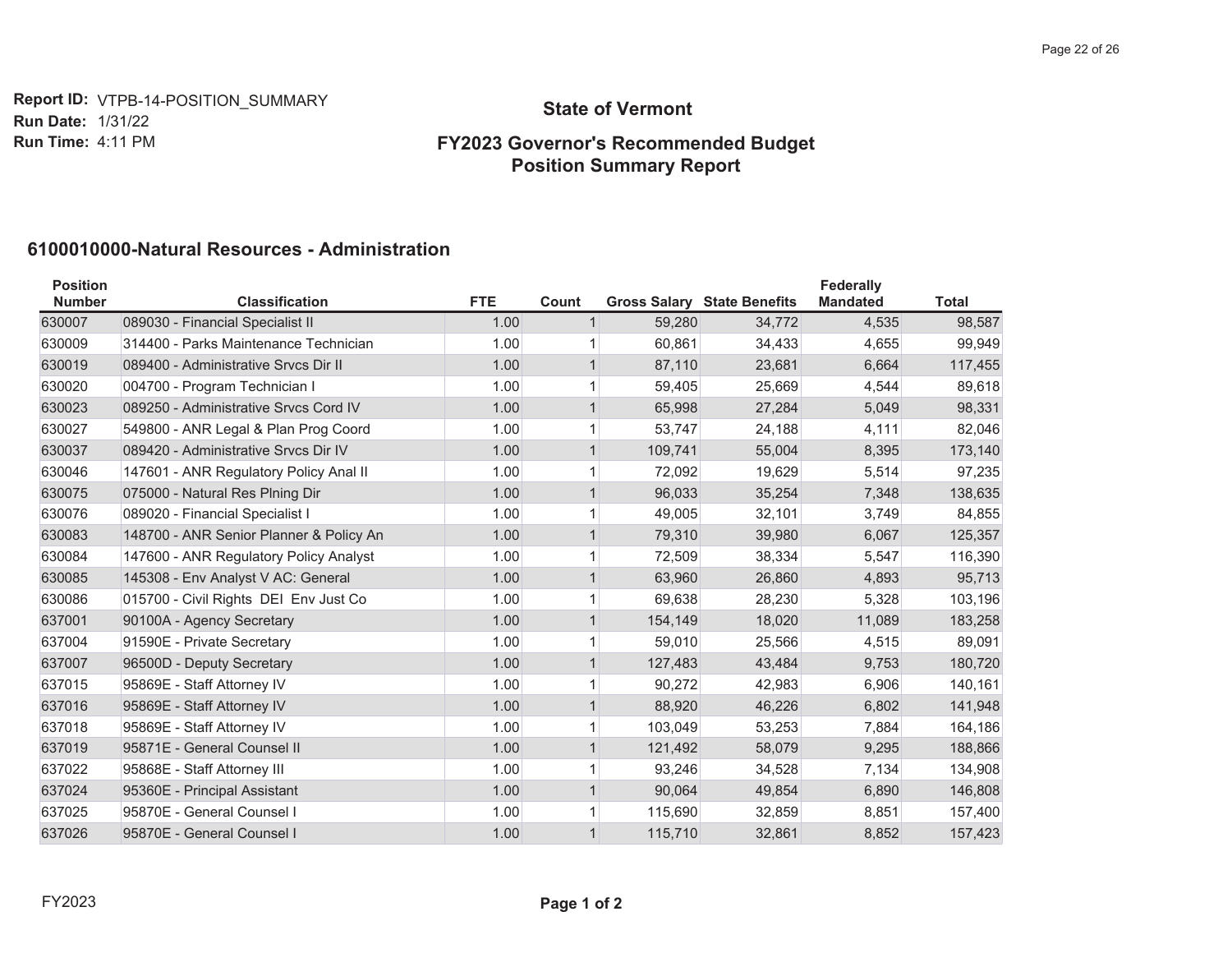**Report ID:** VTPB-14-POSITION\_SUMMARY **Run Date: 1/31/22** Run Time:  $4:11$  PM

#### **State of Vermont**

## **)<\*RYHUQRU V5HFRPPHQGHG%XGJHW Position Summary Report**

| <b>Position</b><br><b>Number</b> | <b>Classification</b>       | <b>FTE</b> | Count |           | <b>Gross Salary State Benefits</b> | <b>Federally</b><br><b>Mandated</b> | Total     |
|----------------------------------|-----------------------------|------------|-------|-----------|------------------------------------|-------------------------------------|-----------|
| 637027                           | 95870E - General Counsel I  | 1.00       |       | 113,880   | 56,087                             | 8,712                               | 178,679   |
| 637028                           | 95868E - Staff Attorney III | 1.00       |       | 89.086    | 20,518                             | 6.815                               | 116,419   |
| 637029                           | 95868E - Staff Attorney III | 1.00       |       | 90,605    | 49,996                             | 6,932                               | 147,533   |
| 637030                           | 95868E - Staff Attorney III | 0.80       |       | 67.275    | 34,136                             | 5,146                               | 106,557   |
| 637031                           | 95868E - Staff Attorney III | 1.00       |       | 90,461    | 49,959                             | 6,921                               | 147,341   |
| 637032                           | 95868E - Staff Attorney III | 1.00       |       | 88,712    | 49,501                             | 6.786                               | 144,999   |
| 637033                           | 95868E - Staff Attorney III | 1.00       |       | 87.755    | 49,251                             | 6,713                               | 143,719   |
| 637034                           | 95868E - Staff Attorney III | 1.00       |       | 85,000    | 42,558                             | 6,503                               | 134,061   |
| <b>Total</b>                     |                             | 32.80      | 33    | 2,870,548 | 1,235,138                          | 218,898                             | 4,324,584 |

| <b>Fund</b>  |                           |            |       |           |                                    | Federally       |              |
|--------------|---------------------------|------------|-------|-----------|------------------------------------|-----------------|--------------|
| Code         | <b>Fund Name</b>          | <b>FTE</b> | Count |           | <b>Gross Salary State Benefits</b> | <b>Mandated</b> | <b>Total</b> |
| 10000        | <b>General Fund</b>       | 32.80      | 19    | 1.573.292 | 662.831                            | 119,656         | 2,355,779    |
| 21260        | Act 250 Permit Fund       |            |       | 155.640   | 72.603                             | 11.907          | 240,150      |
| 21475        | Natural Resources Mgmnt   |            |       | 282.442   | 124.536                            | 21.607          | 428.585      |
| 21500        | Inter-Unit Transfers Fund |            |       | 859.174   | 375.168                            | 65.728          | 1,300,070    |
| <b>Total</b> |                           | 32.80      | 33    | 2.870.548 | 1,235,138                          | 218.898         | 4,324,584    |

Note: Numbers may not sum to total due to rounding.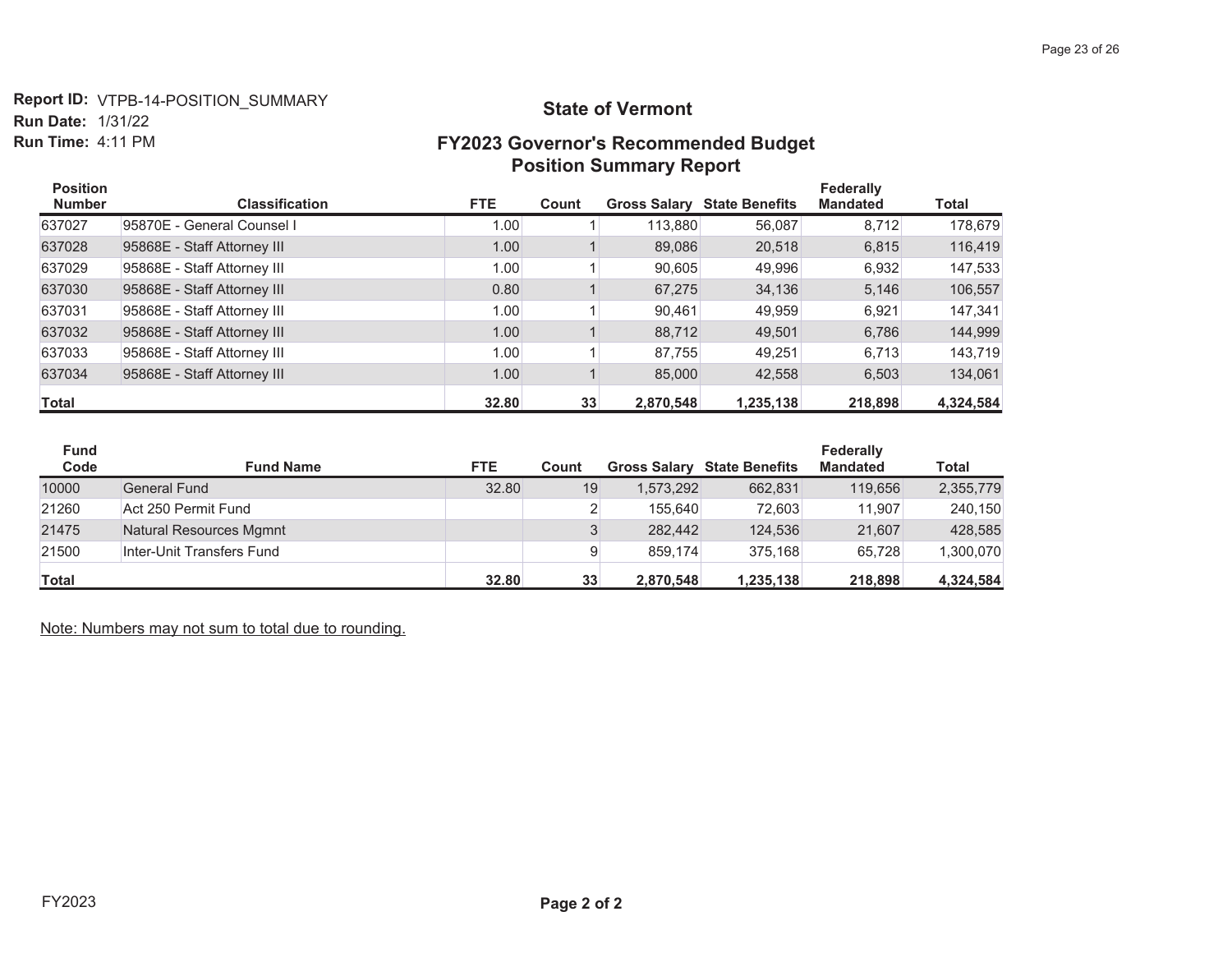Page 24 of 26

**Report ID:** VTPB-23-IDT **Run Date:** 1/31/2022 **Run Time:** 2:08 PM

## **State of Vermont FY2023 Governor's Recommended Budget Interdepartmental Transfers Inventory Report**

![](_page_23_Picture_3.jpeg)

#### <u> 6100010000 - Natural Resources - Administration</u>

| <b>Budget Request</b><br>Code | Fund | <b>Justification</b>                                           | <b>Budgeted Amount</b> |
|-------------------------------|------|----------------------------------------------------------------|------------------------|
| 11720                         |      | 21500 06215; Natural Resources Board - Administrative Services | \$56,260               |
| 11720                         |      | 21500 06120; Fish & Wildlife - Legal Services                  | \$157,403              |
| 11720                         |      | 21500 06130; Forests, Parks, & Recreation - Legal Services     | \$157,424              |
| 11720                         |      | 21500 06140; Environmental Conservation - Legal Services       | \$985,243              |
|                               |      | <b>Total</b>                                                   | \$1,356,330            |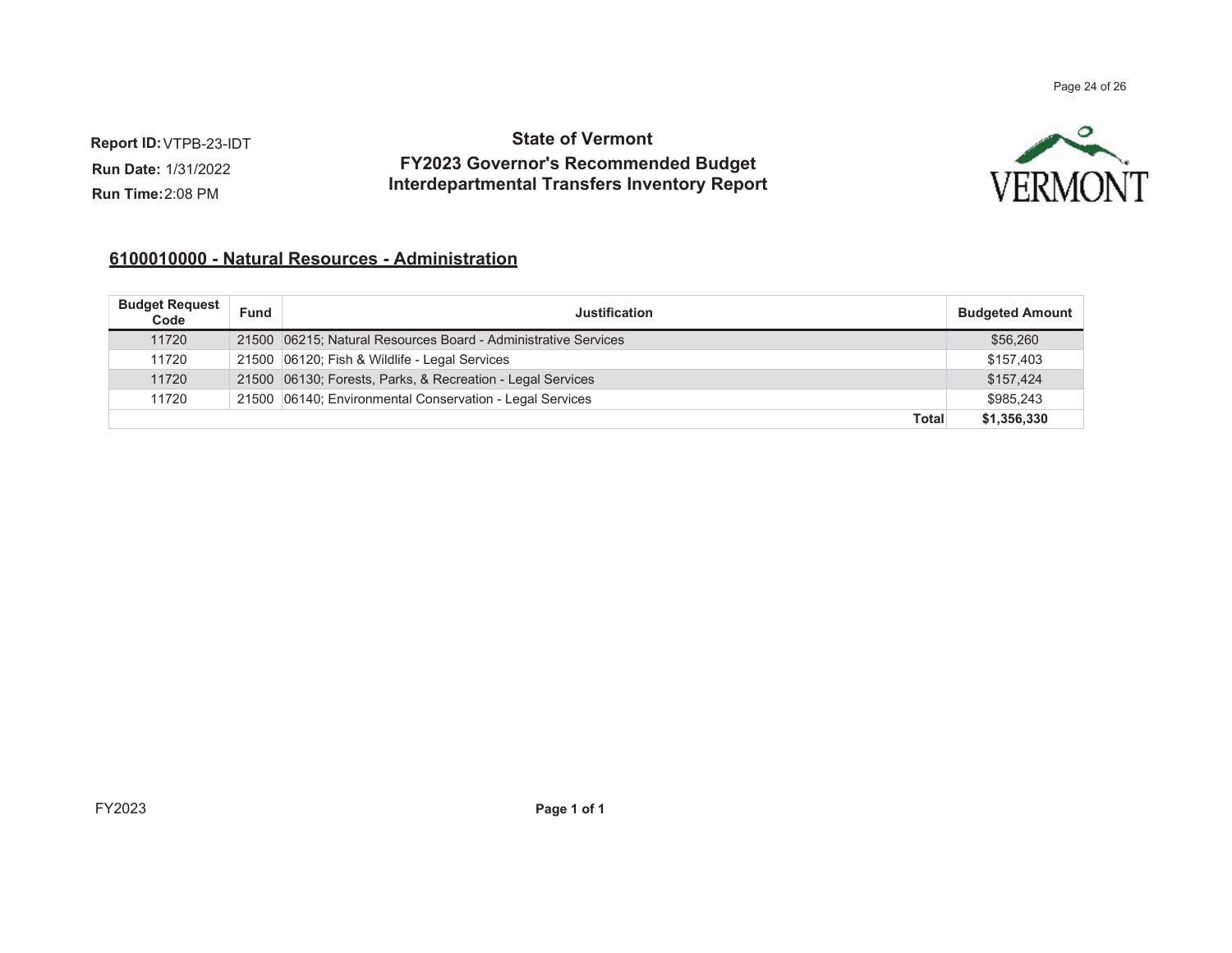# **State of Vermont** FY2023 Governor's Recommended Budget: Detail Report

#### Organization: 6100040000 - Natural Resources - State and Local Property Tax Assessment

#### **Budget Object Group: 2. OPERATING**

| <b>Other Operating Expenses</b>        |                     | <b>FY2021 Actuals</b> | FY2022 Original<br><b>As Passed</b><br><b>Budget</b> | <b>FY2022</b><br><b>Governor's BAA</b><br>Recommended<br><b>Budget</b> | <b>FY2023</b><br>Governor's<br><b>Recommended</b><br><b>Budget</b> | <b>Difference</b><br><b>Between FY2023</b><br>Governor's<br><b>Recommend and</b><br>FY2022 As Passed | <b>Percent Change</b><br>FY2023<br>Governor's<br><b>Recommend and</b><br>FY2022 As Passed        |
|----------------------------------------|---------------------|-----------------------|------------------------------------------------------|------------------------------------------------------------------------|--------------------------------------------------------------------|------------------------------------------------------------------------------------------------------|--------------------------------------------------------------------------------------------------|
| <b>Description</b>                     | Code                |                       |                                                      |                                                                        |                                                                    |                                                                                                      |                                                                                                  |
| Taxes                                  | 523660              | 2,598,227             | 2,623,193                                            | 2,623,193                                                              | 2,661,618                                                          | 38,425                                                                                               | 1.5%                                                                                             |
| <b>Total: Other Operating Expenses</b> |                     | 2,598,227             | 2,623,193                                            | 2,623,193                                                              | 2,661,618                                                          | 38,425                                                                                               | 1.5%                                                                                             |
| <b>Total: 2. OPERATING</b>             |                     | 2,598,227             | 2,623,193                                            | 2,623,193                                                              | 2,661,618                                                          | 38,425                                                                                               | 1.5%                                                                                             |
| <b>Total Expenditures</b>              |                     | 2,598,227             | 2,623,193                                            | 2,623,193                                                              | 2,661,618                                                          | 38,425                                                                                               | 1.5%                                                                                             |
| <b>Fund Name</b>                       | <b>Fund</b><br>Code | <b>FY2021 Actuals</b> | FY2022 Original<br><b>As Passed</b><br><b>Budget</b> | <b>FY2022</b><br><b>Governor's BAA</b><br>Recommended<br><b>Budget</b> | <b>FY2023</b><br>Governor's<br>Recommended<br><b>Budget</b>        | <b>Difference</b><br><b>Between FY2023</b><br>Governor's<br><b>Recommend and</b><br>FY2022 As Passed | <b>Percent Change</b><br><b>FY2023</b><br>Governor's<br><b>Recommend and</b><br>FY2022 As Passed |
| <b>General Fund</b>                    | 10000               | 2,176,727             | 2,196,040                                            | 2,196,040                                                              | 2,240,118                                                          | 44,078                                                                                               | 2.0%                                                                                             |
| Inter-Unit Transfers Fund              | 21500               | 421,500               | 427,153                                              | 427,153                                                                | 421,500                                                            | (5,653)                                                                                              | $-1.3%$                                                                                          |
| <b>Funds Total</b>                     |                     | 2,598,227             | 2,623,193                                            | 2,623,193                                                              | 2,661,618                                                          | 38,425                                                                                               | 1.5%                                                                                             |

| . |  |
|---|--|